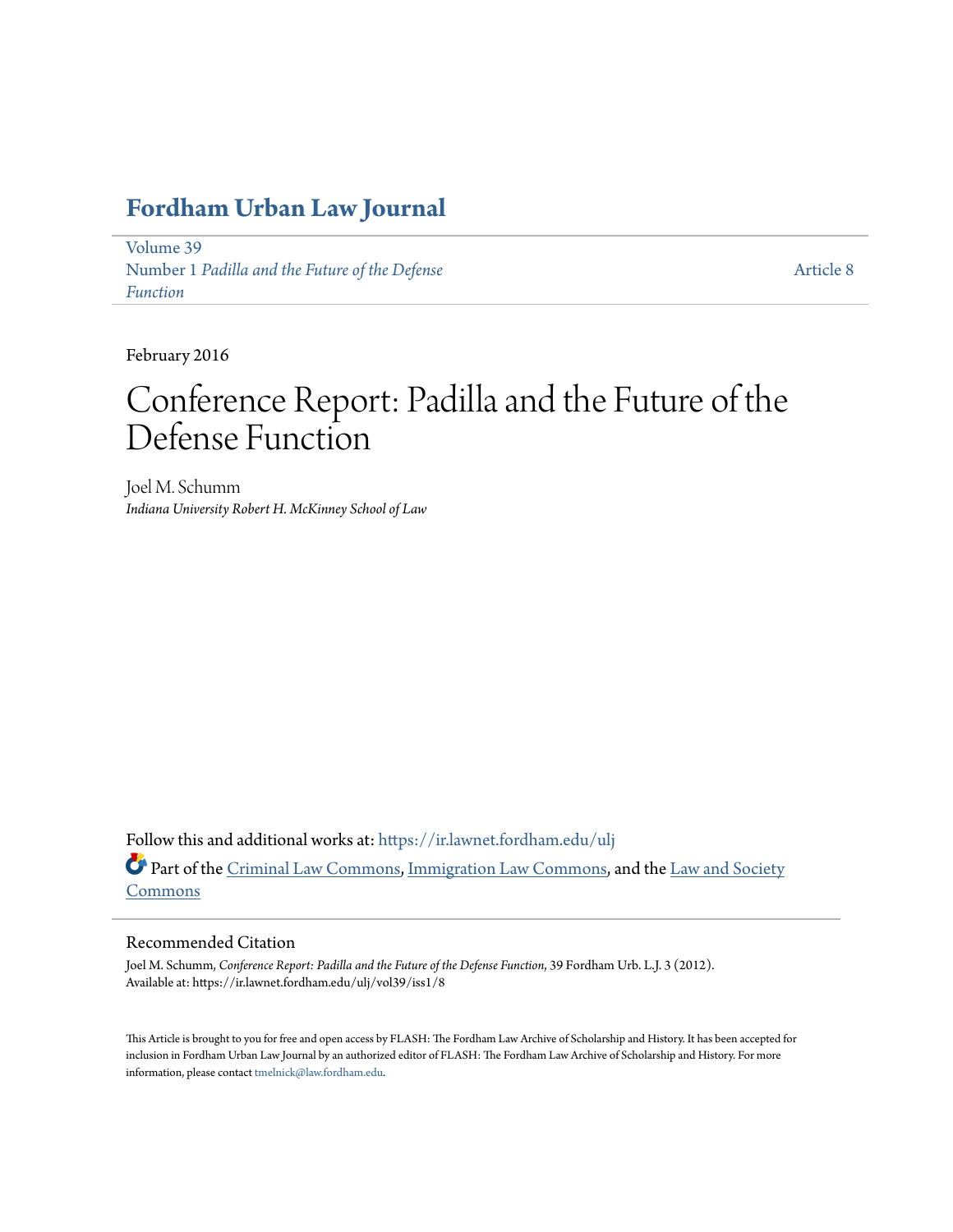# CONFERENCE REPORT: PADILLA AND THE FUTURE OF THE DEFENSE FUNCTION

#### Joel M. Schumm\*

| II. Consequences Beyond Immigration and The Promise of and         |     |
|--------------------------------------------------------------------|-----|
|                                                                    |     |
|                                                                    |     |
| IV. A New Type of Defense Lawyer?: The Challenges of               |     |
| Hiring, Training, and Supervising in a Post-Padilla World 17       |     |
|                                                                    |     |
|                                                                    |     |
|                                                                    |     |
|                                                                    | .21 |
| V. Rethinking the Law School Curriculum Through the <i>Padilla</i> |     |
|                                                                    | 22. |
|                                                                    | .24 |
|                                                                    |     |
|                                                                    | .26 |

#### **INTRODUCTION**

In March 2010, the Supreme Court held in Padilla v. Kentucky that the failure to advise a client that a guilty plea carried the risk of deportation violated the Sixth Amendment.<sup>1</sup> Just over a year later, on June 20 and 21, 2011, more than eighty professionals were invited to reflect on the future of the defense function in light of *Padilla* at a conference sponsored by the National Legal Aid and Defender Association (NLADA) and National Association of Criminal Defense Lawyers (NACDL) and co-sponsored by the American Bar Association Criminal Justice Section Task Force on Comprehensive Representation.

<sup>\*</sup> Clinical Professor of Law, Indiana University Robert H. McKinney School of Law. 1. 130 S. Ct. 1473, 1486 (2010).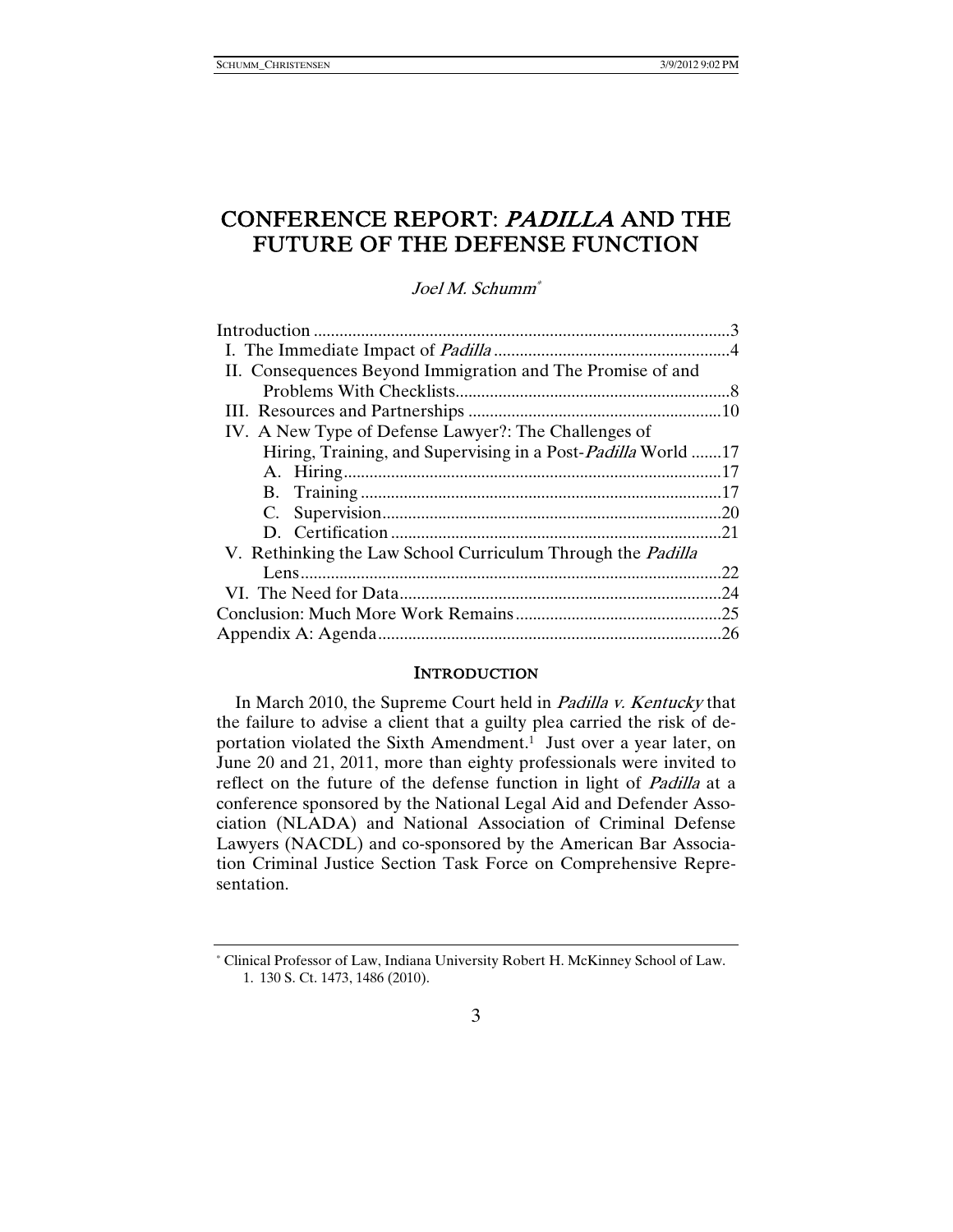Defense lawyers from public defender organizations and private practices from across the country joined leading clinical and doctrinal professors and other lawyers specializing in both immigration and other areas affected by the "collateral" consequences of criminal conviction. Through eleven panel discussions, this esteemed group looked back briefly on *Padilla* and the current state of affairs. Primarily, however, they looked to the future, focusing on the obligations, challenges, and promises arising from Padilla. The impressive agenda appears at the end of this report. The pages in between offer a summary of the key topics of discussion, including the immediate impact of Padilla on defense lawyers, the case's early reach beyond the realm of immigration, and the interplay between ethical and practice standards. Recognizing that *Padilla* can be a "lever for systemic change,"2 the report turns to the future in considering whether Padilla suggests that a new type of criminal defense lawyer should be hired, trained, and supervised; the ways that law school curricula may be refined to meet the challenges and the promise of *Padilla*; the broader concerns for partnerships and resources in realizing Padilla's potential; and, finally, a theme throughout the conference: the need for concerted data collection to achieve many of these goals.

#### I. THE IMMEDIATE IMPACT OF <sup>P</sup>ADILLA

Participants debated and discussed the significance of *Padilla* in both the near and long term. For some defender organizations—like the Bronx Defenders, which has long taken a holistic approach to defense representation—the significance in day-to-day functioning has been minimal.<sup>3</sup> For other defense organizations or appointed counsel, the expectations underlying *Padilla* suggest a significant shift. Unfortunately, some lawyers do not do basic things like interview witnesses or talk to their clients. Expecting these lawyers now to provide a broad array of Padilla advisements is optimistic, to say the

 <sup>2.</sup> Norman Reimer, Panelist's Remarks at the Padilla and the Future of the Defense Function Conference (June 20–21, 2011) (audio of remarks on file with the author).

 <sup>3.</sup> Although The Bronx Defenders is a high-volume practice, it provides representation through integrated practice teams that include at least one general civil and immigration lawyer. McGregor Smyth, Panelist's Remarks at the *Padilla* and the Future of the Defense Function Conference (June 20–21, 2011) (audio of remarks on file with the author).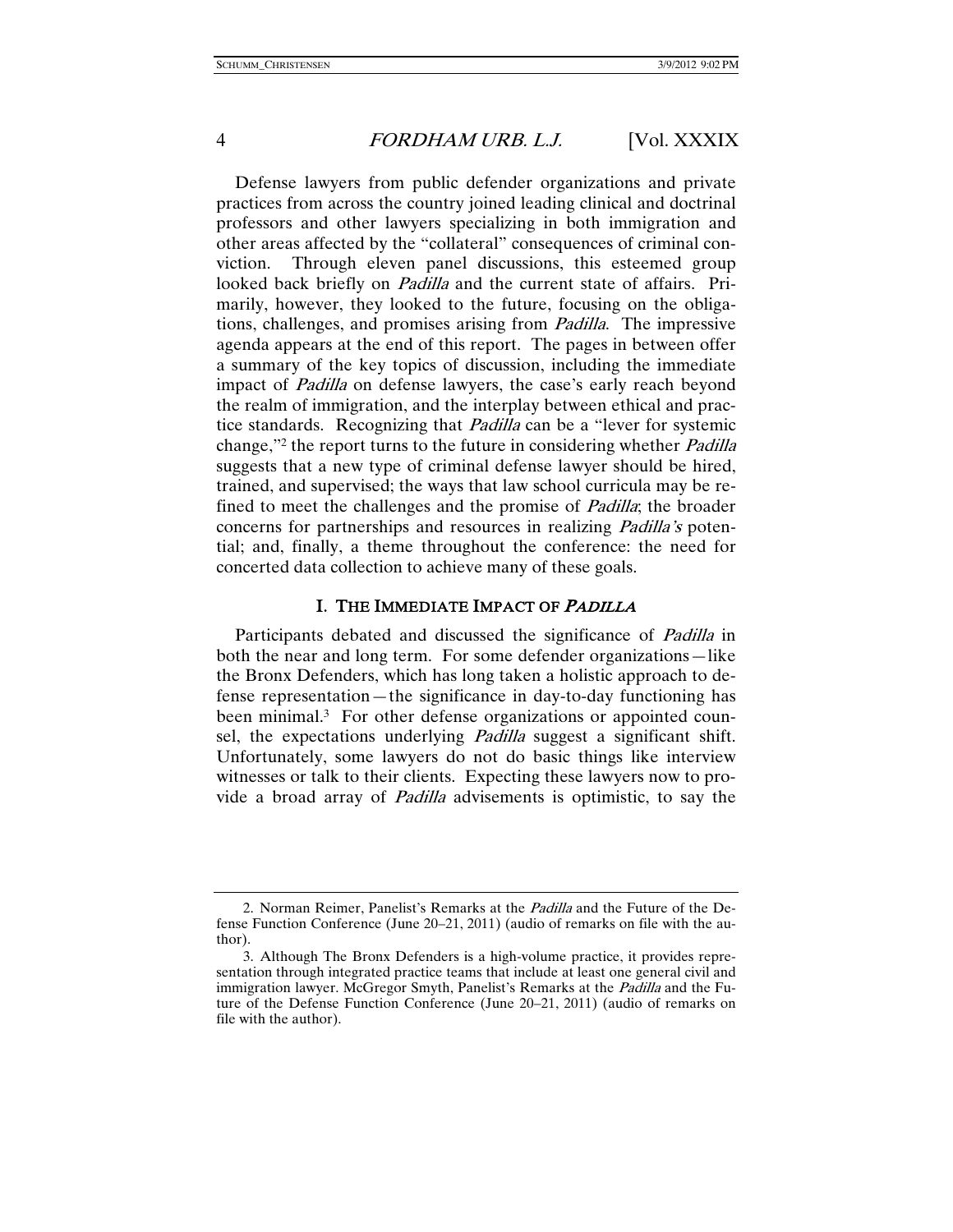least.4 When judges have the power to appoint counsel, some will appoint those lawyers who push back (and do) the least.5

Although the conference focused on *Padilla*, the discussion at times broadened to the concerns that pervade the entire criminal justice system. Overcriminalization has been a concern for decades. It is now an even greater concern, not because of the direct consequences that arise from a misdemeanor or low-level felony conviction, which often consist of a short term of probation at most, but rather because of numerous and expanding collateral consequences.6 The criminalization of dog leash violations, feeding the homeless, fish and game violations, and turnstile jumping clogs courtrooms and then burdens violators with the serious, life-long consequences that result from a conviction.7 If a defendant cannot make bail, he or she may plead guilty to obtain release.8 If defense counsel is now expected to advise clients about immigration and many other types of collateral consequences, excessive caseloads become an even greater concern.9 The

 6. NAT'L ASS'N OF CRIMINAL DEF. LAWYERS, MINOR CRIMES, MASSIVE WASTE: THE TERRIBLE TOLL OF AMERICA'S BROKEN MISDEMEANOR COURTS 12–13 (2009), available at http://www.nacdl.org/WorkArea/linkit.aspx?LinkIdentifier=id&ItemID= 20808.

 <sup>4.</sup> Unidentified Speaker, Remarks at the Padilla and the Future of the Defense Function Conference (June 20–21, 2011) (audio of remarks on file with the author) ("They are not going to be scared into doing more.").

<sup>5</sup>. See CONSTITUTION PROJECT, NAT'L RIGHT TO COUNSEL COMM., JUSTICE DE-NIED: AMERICA'S CONTINUING NEGLECT OF OUR CONSTITUTIONAL RIGHT TO COUN-SEL 80, 82 (2009) [hereinafter JUSTICE DENIED], available at http://www.constitution project.org/pdf/139.pdf (discussing the problems with lack of independence for indigent defense counsel).

<sup>7</sup>. Id. at 7, 12.

 <sup>8.</sup> Barry Scheck, Panelist's Remarks at the Padilla and the Future of the Defense Function Conference (June 20–21, 2011) (audio of remarks on file with the author). Another panelist spoke against a categorical approach, noting that clients may decide that a plea at arraignment is in their best interest, such as when immigration officials are likely to sweep in later for deportation or if the client will lose a job if the case drags on. Robin Steinberg, Panelist's Remarks at the *Padilla* and the Future of the Defense Function Conference (June 20–21, 2011) (audio of remarks on file with the author).

<sup>9.</sup> Norman Lefstein, Panelist's Remarks at the *Padilla* and the Future of the Defense Function Conference (June 20–21, 2011) [hereinafter Lefstein, Remarks] (audio of remarks on file with the author). Professor Norman Lefstein, who recently completed a book on excessive caseloads, emphasized that, with few exceptions, caseloads nationally are "way beyond what is reasonable for competent representation." Id. The caseload problem is partially the result of a structural deficiency in the manner in which indigent defense is administered in many places, giving all cases to public defenders and marginalizing the role of the private bar. Without an elastic supply of lawyers to provide a release valve, caseloads can continue to rise. See generally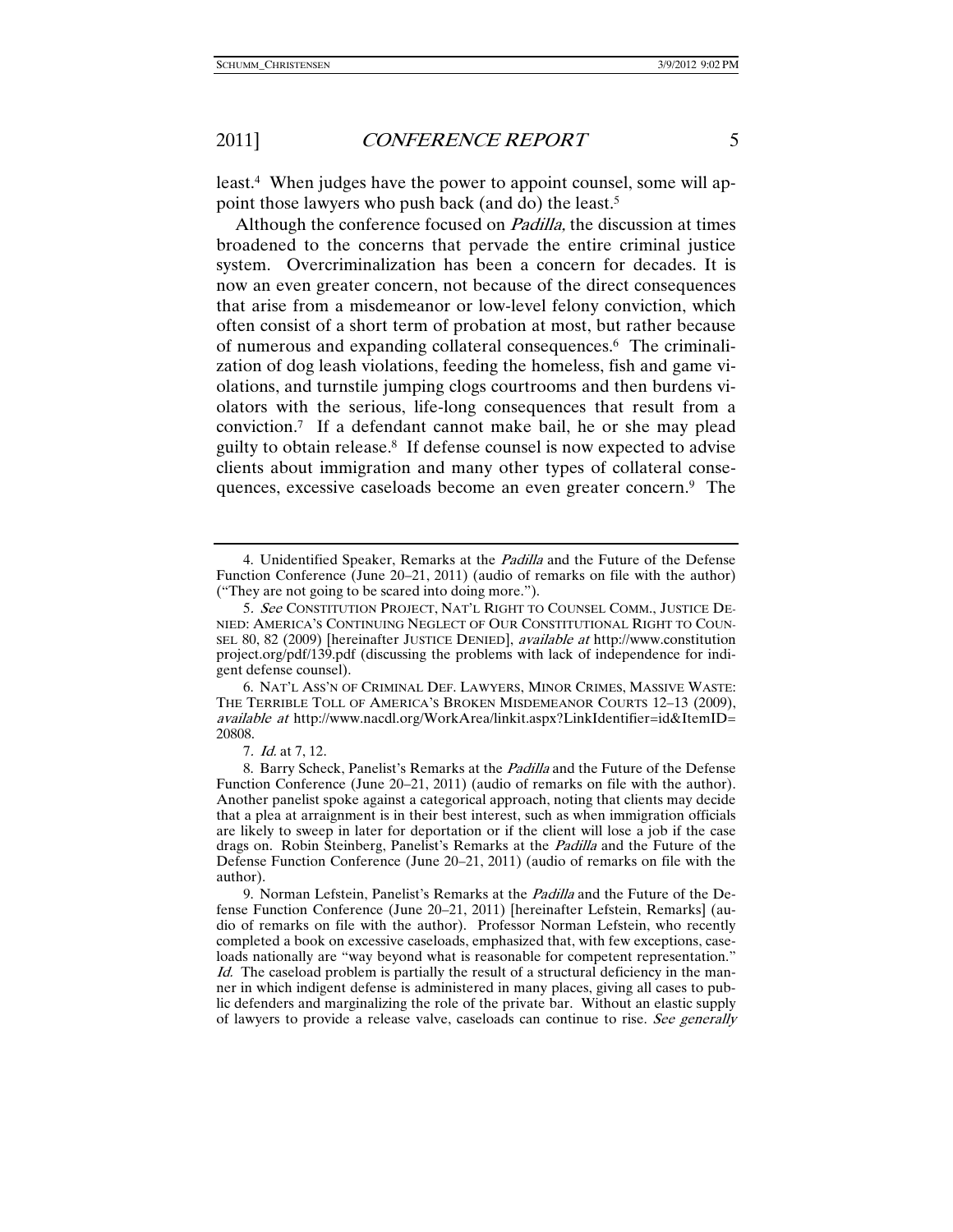limited resources that have long plagued defender organizations have become especially scarce in recent years as state and local government budgets have tightened. These budget cuts have made fulfilling Padilla's promise—indeed, the obligation created—all the more challenging.10 Although counsel have always had a professional obligation to advise clients of collateral consequences,<sup>11</sup> Padilla nevertheless serves as a useful "wake-up call" for defense lawyers and provides a new impetus to challenge excessive caseloads.12

Even before Padilla was decided in 2010, many defense organizations employed a variety of approaches to providing comprehensive representation to clients. Representation for indigent defendants comes in three broad types: public defense, contract counsel, and private assigned counsel.13 Considerable variations exist within each model. Some defense organizations are well-funded and are able to offer clients assistance on immigration and other collateral matters; others struggle with excessive caseloads that make even speaking with clients charged with serious offenses a challenge. As discussed below, training and other resources available to contract or assigned counsel vary as well.14 Angie Junck of the Immigrant Legal Resource Center described her work in California, where a quarter of the undocumented population resides. Her organization contracts with counties to provide technical immigration assistance within forty-eight hours of a request.15 Wendy Wayne of the Massachusetts Public Counsel

- 13. JUSTICE DENIED, supra note 5, at 53.
- 14. See infra Part IV.

NORMAN LEFSTEIN, SECURING REASONABLE CASELOADS: ETHICS AND LAW IN PUB-LIC DEFENSE (2011) [hereinafter LEFSTEIN, SECURING REASONABLE CASELOADS].

<sup>10.</sup> Dan Slater, *ABC: Budget Cuts Causing "Crisis" in Public Defenders' Offices*, WALL ST. J. L. BLOG (June 16, 2008, 11:21 AM), http://blogs.wsj.com/law/2008/06/16/ abc-budget-cuts-causing-crisis-in-public-defenders-offices/ ("[P]ublic defenders from Kentucky to Minnesota to Miami are saying budget cuts are leaving them unable to handle misdemeanor and, in some instances, serious felony cases.").

<sup>11</sup>. See MODEL RULES OF PROFESSIONAL CONDUCT R. 1.1 (1983). Decades earlier, the performance standards of the National Legal Aid and Defender Association similarly included a duty to advise clients of collateral consequences. See NAT'L LE-GAL AID & DEFENDER ASS'N, PERFORMANCE GUIDELINES FOR CRIMINAL DEFENSE REPRESENTATION R. 8.2 (1995), available at http://www.nlada.org/Defender/ Defender\_Standards/Performance\_Guidelines#eighttwo.

 <sup>12.</sup> Lefstein, Remarks, supra note 9.

<sup>15</sup>. The organization's website lists hourly rates of \$215 for private attorneys and \$200 for public defenders. Service Options & Rates, IMMIGRANT LEGAL RES. CTR., http://www.ilrc.org/legal-assistance/service-options-rates (last visited Oct. 6, 2011).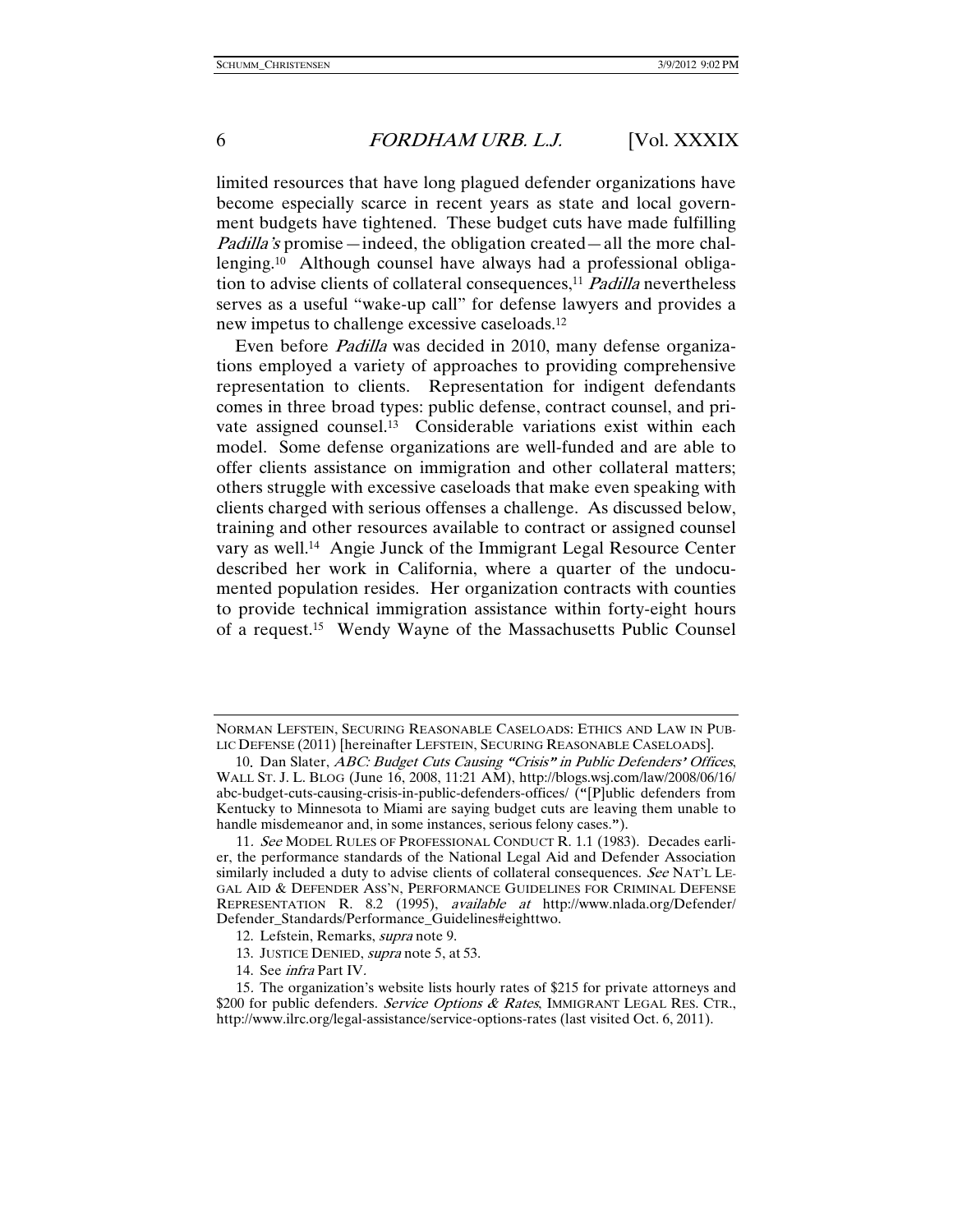Services began part-time in 2003.16 She now has two staff attorneys working with her to provide advice on individual cases to the full-time and contract lawyers who work for the statewide system.17 Lawyers must be certified before they may accept cases on contract in Massachusetts, and mandatory immigration training is required for all certified attorneys.18 Jojo Annobil described the successful use of four immigration criminal law specialists within the New York Legal Aid Society. A criminal immigration specialist is always available either by phone or email to advise criminal defense attorneys and their clients of the immigration consequences of various criminal dispositions and to help them fashion favorable pleas to avoid certain deportation.19 Christie Hedman is the executive director of the Washington Defender Association, which operates as a resource center for public defenders.<sup>20</sup> Her office has seen a doubling of cases since *Padilla* and is considering raising dues and leveling a surcharge on larger defense offices.21 Other offices have relied on fellowship programs through groups like Equal Justice Works and AmeriCorps.22

Regardless of whether the assistance provided is in-house or external, full-time or part-time, success depends on buy-in from those lawyers whose clients face deportation or other collateral consequences. The Legal Aid Society model, with dedicated in-house criminal immigration specialists, has worked well because of institutional buy-in from the criminal defense attorneys and management.23 If a resource lawyer is not always available, buy-in can become more difficult.<sup>24</sup>

23. Annobil, supra note 19.

 <sup>16.</sup> Wendy Wayne, Panelist's Remarks at the Padilla and the Future of the Defense Function Conference (June 20–21, 2011) (audio of remarks on file with the author).

 <sup>17.</sup> Id.

 <sup>18.</sup> Id.

 <sup>19.</sup> Jojo Annobil, Panelist's Remarks at the Padilla and the Future of the Defense Function Conference (June 20–21, 2011) (audio of remarks on file with the author).

<sup>20.</sup> Christie Hedman, Panelist's Remarks at the *Padilla* and the Future of the Defense Function Conference (June 20–21, 2011) (audio of remarks on file with the author).

 <sup>21.</sup> Id.

 <sup>22.</sup> Cait Clarke, Panelist's Remarks at the Padilla and the Future of the Defense Function Conference (June 20–21, 2011) (audio of remarks on file with the author). An effective fellows' program requires mentorship and supervision, especially early on. Effective programs should also last for a minimum of two, if not three, years because of the steep learning curve for the fellow and the challenges of making defenders aware of and comfortable with them. Id.

 <sup>24.</sup> Caitlin Barry, Panelist's Remarks at the Padilla and the Future of the Defense Function Conference (June 20–21, 2011) (audio of remarks on file with the author)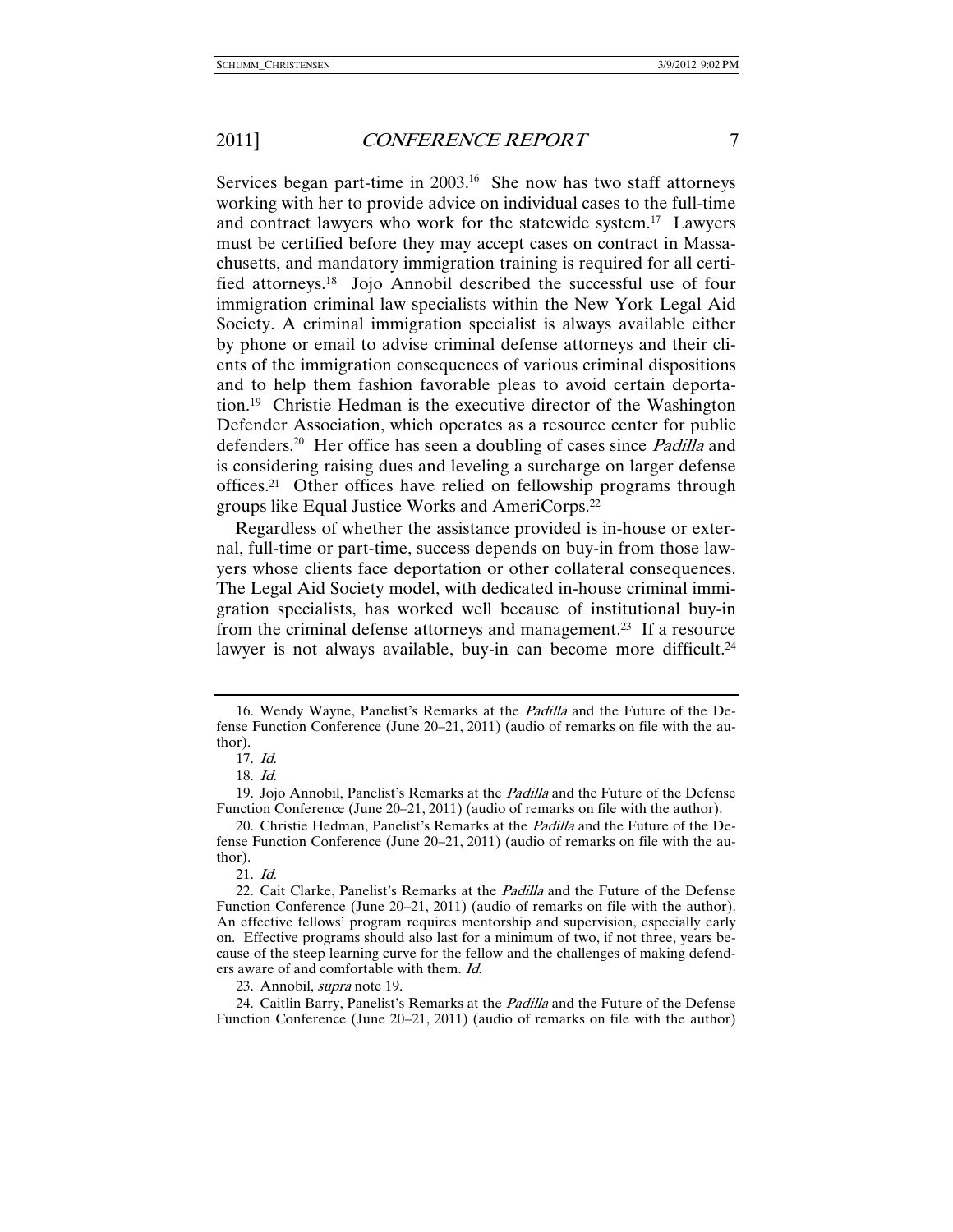Similarly, fellowship programs may hinder buy-in if lawyers view fellows as mere temporary employees.<sup>25</sup> Sharing positive outcomes with criminal defense attorneys, regardless of the type of system used, can help with buy-in.26

#### II. CONSEQUENCES BEYOND IMMIGRATION AND THE PROMISE OF AND PROBLEMS WITH CHECKLISTS

Although the challenge in *Padilla* focused on advice regarding deportation, hundreds of other consequences result from criminal convictions in every state.<sup>27</sup> The majority opinion in *Padilla* focused almost exclusively on deportation and advice about immigration matters, but it also acknowledged that "removal proceedings are civil in nature" and that the Court had "never applied a distinction between direct and collateral consequences to define the scope of the constitutionally 'reasonable professional assistance' required under Strickland."<sup>28</sup> Justice Scalia's dissent asserted "no logical stoppingpoint" for defense counsel's obligation to advise about collateral consequences, quoting from the following list in the concurring opinion: "civil commitment, civil forfeiture, the loss of the right to vote, disqualification from public benefits, ineligibility to possess firearms, dishonorable discharge from the Armed Forces, and loss of business or professional licenses."29

Professor Josh Bowers reported on several post-Padilla cases in lower courts that have addressed consequences beyond immigration. In the span of just over a year since *Padilla* came down, some trends have started to emerge as lower courts wrestle with the requirement that defense lawyers offer correct advice on collateral consequences

<sup>(</sup>Barry, of the Defender Association of Philadelphia, spends half of her time as an immigration specialist along with two appellate lawyers who are also half-time).

 <sup>25.</sup> Angie Junck, Panelist's Remarks at the Padilla and the Future of the Defense Function Conference (June 20–21, 2011) (audio of remarks on file with the author).

 <sup>26.</sup> Annobil, supra note 19.

<sup>27.</sup> See Jack Hanna, Panelist's Remarks at the *Padilla* and the Future of the Defense Function Conference (June 20–21, 2011) (audio of remarks on file with the author) (reporting on the American Bar Association (ABA) project that has identified 40,000 consequences from across the country, or an average of 650 from each state). Janet Levine, ABA Criminal Justice Section Adult Collateral Consequences Project, ABA CRIMINAL JUSTICE SECTION (Nov. 20, 2011), http://isrweb.isr.temple.edu/ projects/accproject/blog.cfm?RecordID=1.

 <sup>28.</sup> Padilla v. Kentucky, 130 S. Ct. 1473, 1481 (2010).

<sup>29</sup>. Id. at 1496 (Scalia, J., dissenting) (quoting id. at 1488 (Alito, J., concurring)).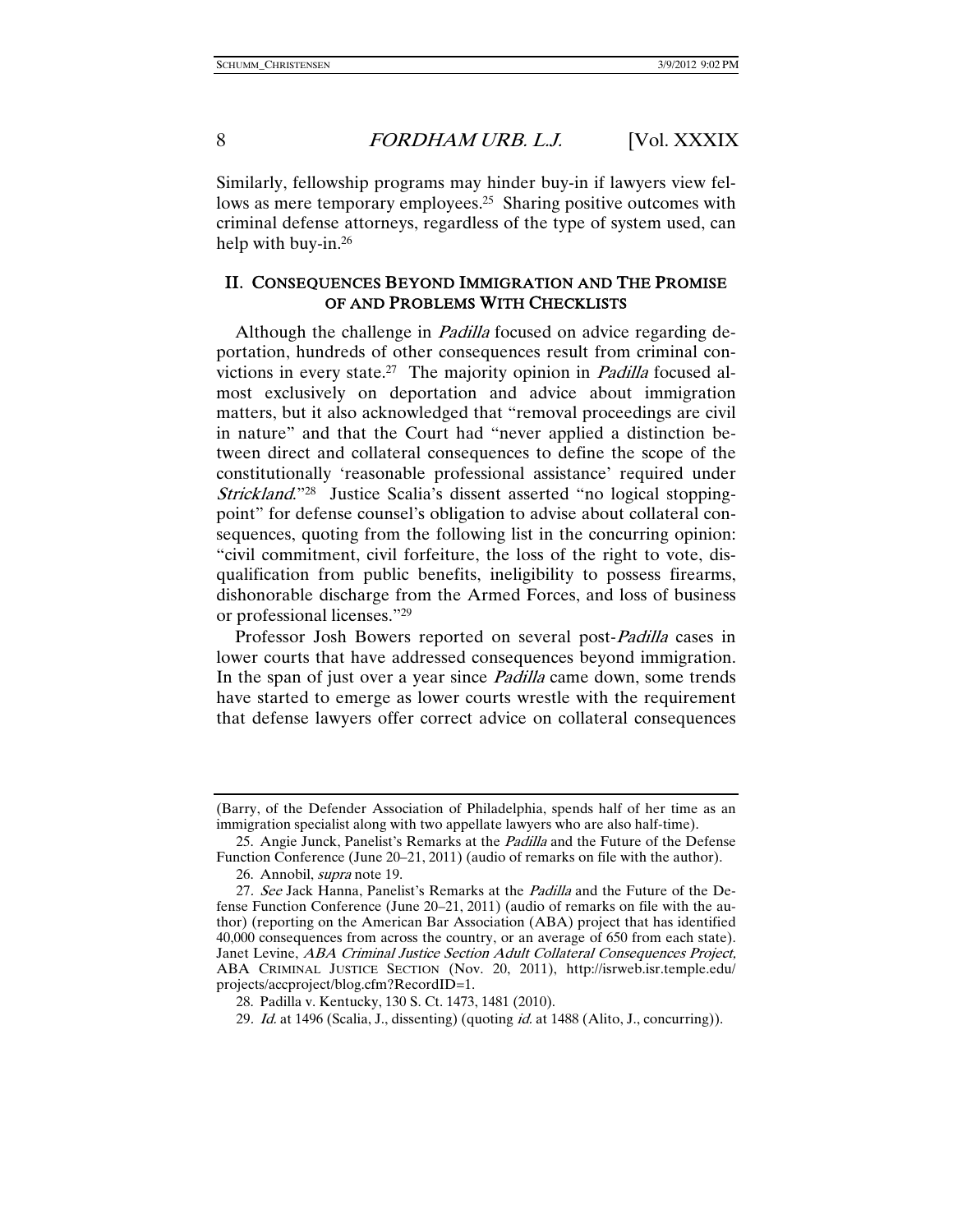that can be easily determined, such as deportation in Padilla's case.30 In cases where the law is "not succinct and straightforward," however, defense counsel "need do no more than advise a noncitizen client that pending criminal charges may carry a risk of adverse immigration consequences."31 Relying on Padilla, defendants have succeeded in challenging sex offender registration<sup>32</sup> and parole eligibility.<sup>33</sup> Others have succeeded in the failure to advise about the automatic forfeiture of a vested pension<sup>34</sup> and in challenging the erroneous advice that a no-contest plea to assault would not prejudice a civil case involving the same incident.<sup>35</sup> Courts have not yet addressed the reach of  $Pa$ dilla to advice regarding employment licenses or eligibility for public benefits.36 Professor Bowers suggested that, notwithstanding extant doctrinal ambiguities, lawyers should consider themselves constitutionally obligated to advise clients about potential restrictions on housing, employment, and travel.<sup>37</sup> In short, clients ought to be given this information as a matter of right, not privilege.

Professor Gabriel "Jack" Chin described these collateral consequences as "civil death,"38 albeit not an immediate or painless death. The consequences seldom hit a defendant all at once, and each state legislature may retroactively add to the existing ones.<sup>39</sup> Rather than going through a list of current consequences, Professor Chin suggested that trial courts should tell defendants who plead guilty that all their civil rights will be held at sufferance and can be taken away in the future. This warning is a more accurate description of what will happen, although it might discourage some defendants from taking

37. Bowers, supra note 30.

38. See generally Gabriel J. Chin & Margaret Love, Status as Punishment: A Critical Guide to Padilla v. Kentucky, 25 CRIM. JUSTICE 21 (Fall 2010).

 <sup>30.</sup> Josh Bowers, Panelist's Remarks at the Padilla and the Future of the Defense Function Conference (June 20–21, 2011) (audio of remarks on file with the author). 31. Padilla, 130 S. Ct. at 1483.

 <sup>32.</sup> Taylor v. State, 698 S.E.2d 384 (Ga. Ct. App. 2010); but cf. Ward v. State, 315 S.W.3d 461 (Tenn. 2010).

 <sup>33.</sup> Webb v. State, 334 S.W.3d 126 (Mo. 2011).

 <sup>34.</sup> Commonwealth v. Abraham, 996 A.2d 1090 (Pa. Super. Ct. 2010), appeal granted, 9 A.3d 1133 (Pa. 2010).

 <sup>35.</sup> Wilson v. State, 244 P.3d 535 (Alaska Ct. App. 2010).

 <sup>36.</sup> Bowers, supra note 30. A more detailed summary of cases applying Padilla can be found in Margaret Colgate Love, Collateral Consequences After Padilla v. Kentucky: From Punishment to Regulation, 31 ST. LOUIS U. PUB. L. REV. 1, 18-23 (2011), available at http://papers.ssrn.com/sol3/papers.cfm?abstract\_id=1883809.

 <sup>39.</sup> Gabriel "Jack" Chin, Panelist's Remarks at the Padilla and the Future of the Defense Function Conference (June 20–21, 2011) (audio of remarks on file with the author).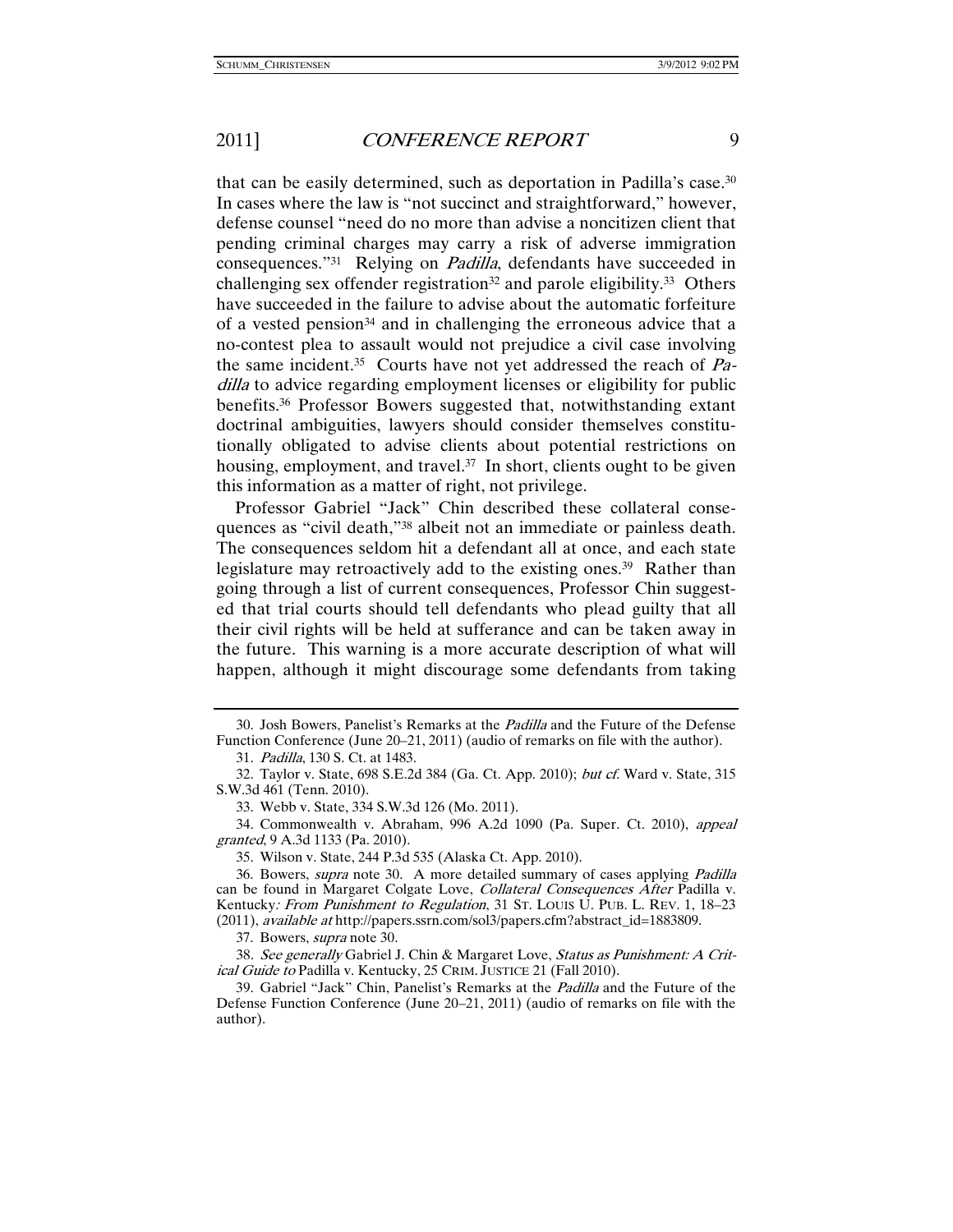pleas.40 Sharon Dietrich, a civil legal services lawyer in Philadelphia, emphasized that expungement offers some clients a remedy<sup>41</sup> and suggested that others may use Title VII against employers because of the racially disparate impact when categorically rejecting applicants with convictions instead of tailoring hiring decisions to the specific position sought.

The "Beyond Immigration" panel ended with a suggestion that lawyers ask their clients a minimum of the following six questions:

- 1. Are you a citizen?
- 2. What is your job (or where do you work)?
- 3. Do you live in public housing?
- 4. Do you collect food stamps?
- 5. Are you a parent?
- 6. What do you want to do in the future?

These questions would allow lawyers to better advise or refer clients to other professionals for advice about not only the immediate consequences of a conviction, but also possible future consequences if the client later decides to attend college or pursue a new vocation with licensing restrictions. Although such a checklist might help ensure at least a minimum level of representation, participants differed on the efficacy of checklists, which some analogized to form motions that allow or encourage lawyers not to think. Participants emphasized the importance of expending the time and effort necessary to get to know each client in order to provide the effective assistance that Padilla requires in advising about collateral consequences.

#### III. RESOURCES AND PARTNERSHIPS

One size seldom fits all. Every state and the communities within those states have different needs and resources. Those who lead defender organizations must repeatedly make the case to city councils or state budget committees to secure the funds necessary to fulfill the requirements of *Padilla* and may also seek grant funding and develop new relationships with other organizations that can assist. Robin Steinberg, the executive director of The Bronx Defenders, sees Padilla's "incredible value" in helping defenders find access to resources

<sup>40</sup>. Id.

 <sup>41.</sup> Ms. Dietrich recommended MARGARET LOVE, RELIEF FROM THE COLLAT-ERAL CONSEQUENCES OF A CRIMINAL CONVICTION: A STATE-BY-STATE RESOURCE GUIDE (2005) as the "single most important resource." The book explains the expungement and pardon process in all fifty states. Id.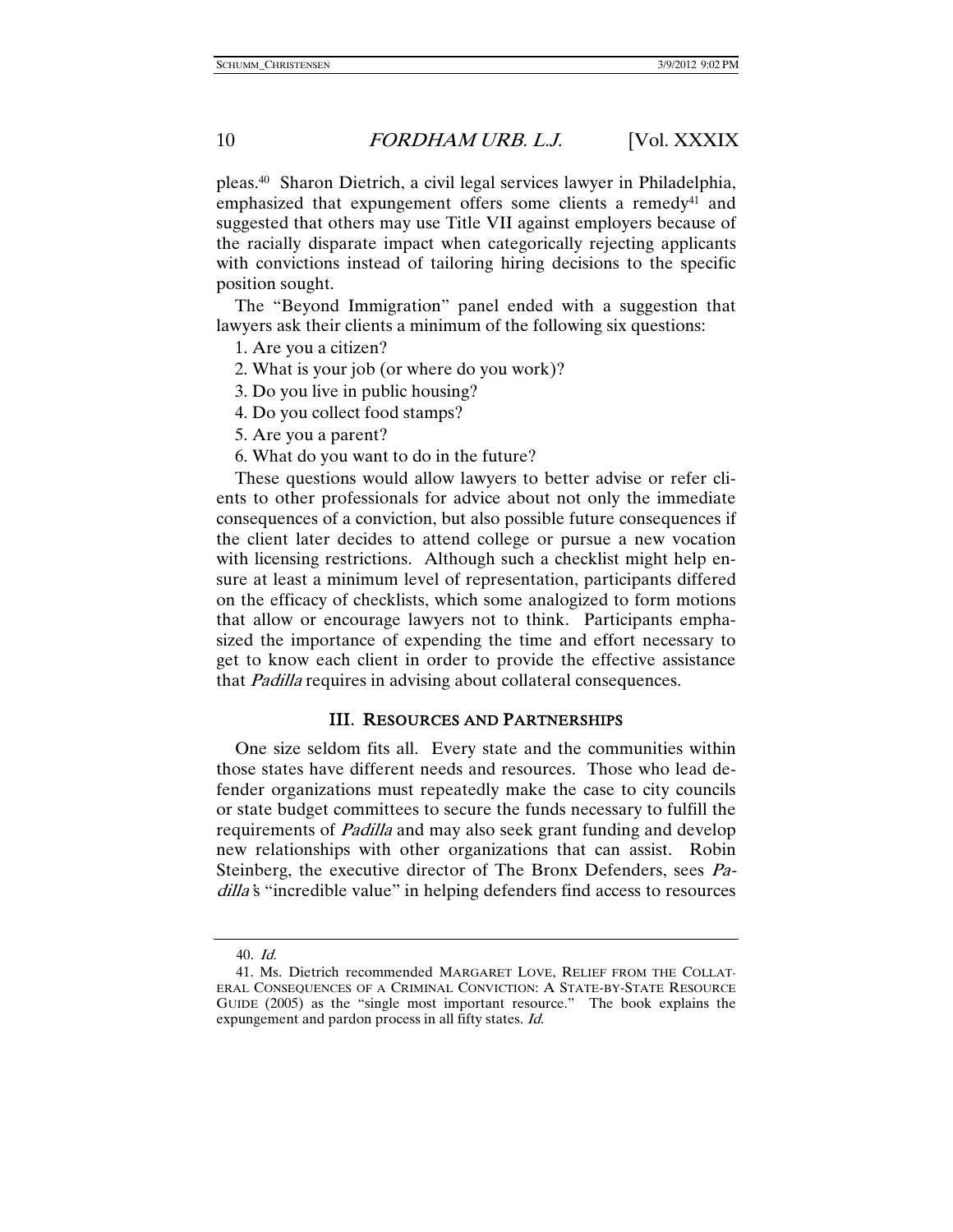to do things that have always been the responsibility of defense lawyers.42 It provides a platform to argue for resources that are not just helpful to clients, but now are also constitutionally mandated.

Providing even minimal advice about the consequences of a conviction requires resources, including both additional staff and more time and training for existing staff to know which questions should be asked.43 Although most solutions cost money, defense organizations must sometimes be creative in approaches to the challenges.44 Proposals must reflect the realities of different jurisdictions. In an office with few resources, even a part-time immigration specialist would be an improvement.

Many types of grants are available from the Department of Justice, and Attorney General Holder has spoken out forcefully about the need to address indigent defense.<sup>45</sup> The grants given to each state could be used more for indigent defense than the current allocation provides, which is weighted heavily toward prosecutors and courts.46 Although innovative approaches to seeking resources to meet the demands of Padilla are important, ultimately panelists emphasized the duty of states to provide effective counsel and the need to keep states "on the hook" to meet this constitutional mandate.<sup>47</sup>

Although less structured, private practitioners have a range of resources available to them as well.<sup>48</sup> They can consult relatively informally with friends who have expertise in the area or with members of the criminal justice section of the state bar. More formally, they can

46. Clarke, supra note 22.

 <sup>42.</sup> Steinberg, supra note 8.

<sup>43.</sup> Ronald F. Wright, Padilla *and the Delivery of Integrated Criminal Defense*, 58 UCLA L. REV. 1515, 1518–19 (2011) ("Padilla reinforces long-term trends in criminal defense. It tilts the field towards larger defender organizations with greater specialization of function and more coordination of effort among attorneys—in short, toward a more bureaucratic criminal defense.").

 <sup>44.</sup> When Phyllis Subin ran the New Mexico Public Defenders and was not allowed to hire additional staff, she instead retained an excellent immigration law specialist on contract. Phyllis Subin, Panelist's Remarks at the Padilla and the Future of the Defense Function Conference (June 20–21, 2011) (audio of remarks on file with the author).

<sup>45</sup>. Commentary: Attorney General Eric Holder Speaks Out on Need to Address Crisis in Indigent Defense, BRENNAN CTR. FOR JUST. (July 17, 2009), http://www. brennancenter.org/content/resource/holder\_indigent\_defense/.

<sup>47.</sup> See, e.g., Manny Vargas, Panelist's Remarks at the *Padilla* and the Future of the Defense Function Conference (June 20–21, 2011) (audio of remarks on file with the author).

<sup>48.</sup> Marvin Schechter, Panelist's Remarks at the *Padilla* and the Future of the Defense Function Conference (June 20–21, 2011) (audio of remarks on file with the author).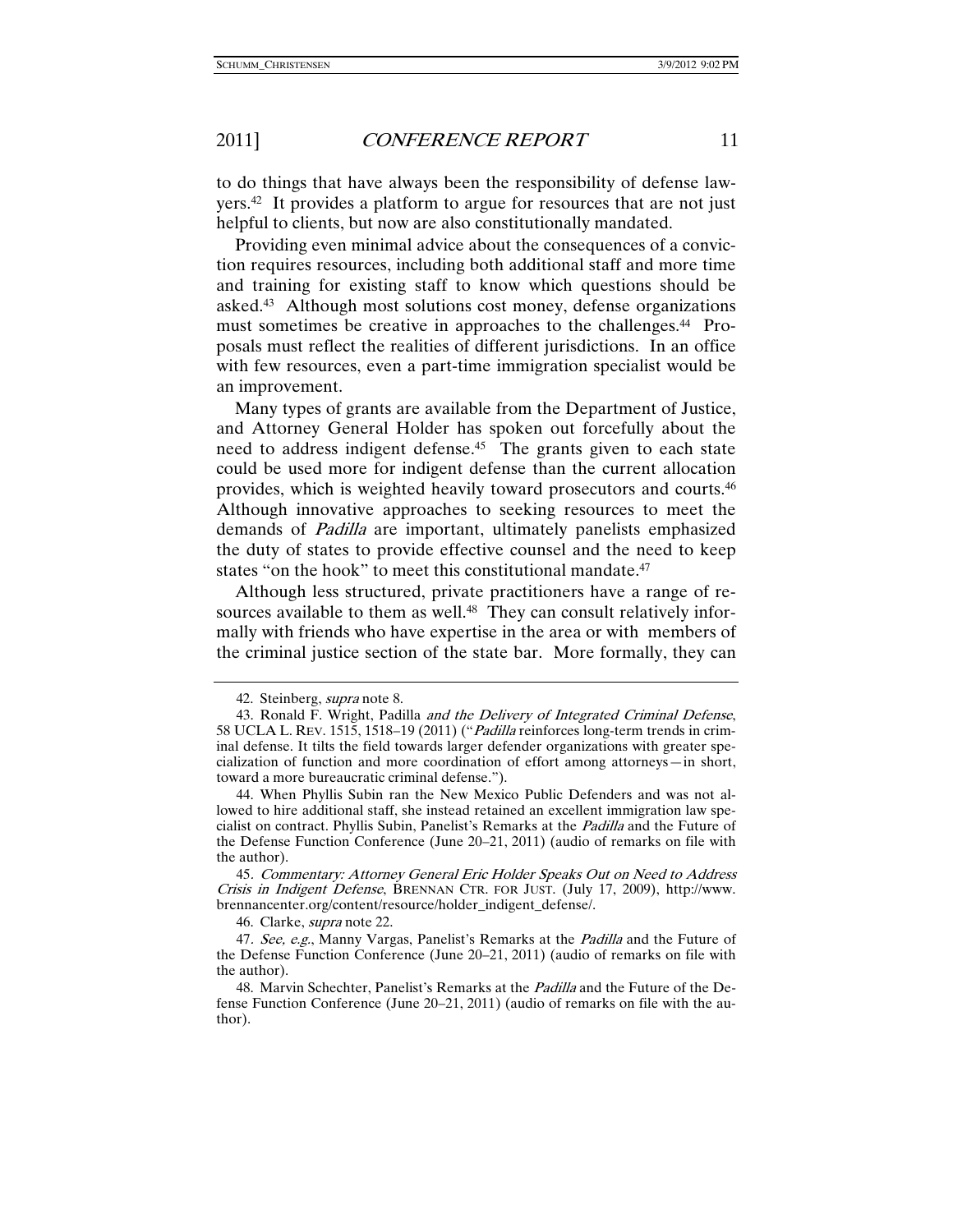seek help from organizations like the Immigrant Defense Project, which advises defense lawyers about the consequences of convictions.49 They may also contact law schools which often have faculty with immigration expertise or even clinics focusing on immigration law. Jojo Annobil of the Legal Aid Society described the Society's willingness to field calls from criminal defense attorneys on the assigned counsel panel. Nevertheless, Annobil stressed that private attorneys must do the "legwork" of collecting the relevant information about their clients' immigration status to allow the Society's criminal immigration experts to provide assistance.<sup>50</sup> For now, the National Immigration Project also has a policy of taking calls from anyone.<sup>51</sup> Other resources, however, are not always freely available.<sup>52</sup> If these resources do not provide answers, counsel may file a motion with the court requesting funds to retain an immigration specialist.<sup>53</sup> These motions may prove successful if counsel can demonstrate that a complicated immigration issue is at stake. Counsel should be careful, however, not to tip off the government to a potential issue that otherwise might not be apparent.

Some states have eased the burden on lawyers by creating central resource centers. The indigent defense system is "balkanized" because Gideon v. Wainwright<sup>54</sup> was an unfunded mandate.<sup>55</sup> Central resource centers provide good economies of scale, and the private bar should make the case to create them. Mr. Schechter urged participants to pursue a summit on the need for a resource center in their jurisdictions, observing that some large law firms have donated office space, paralegal support, and overhead costs to fund public interest projects like the New England Innocence Project, which is housed within Goodwin Procter LLP in Boston.<sup>56</sup>

Closely related to the topic of resources are partnerships. Because defense lawyers do not have unlimited time and resources, they often

<sup>49</sup>. About, IMMIGRANT DEF. PROJECT, http://immigrantdefenseproject.org/about (last visited Oct. 14, 2011).

 <sup>50.</sup> Annobil, supra note 19.

<sup>51.</sup> Dan Kesselbrenner, Panelist's Remarks at the *Padilla* and the Future of the Defense Function Conference (June 20–21, 2011) (audio of remarks on file with the author); see Contact, NAT'L IMMIGRATION PROJECT, http://www.nationalimmigration project.org/contact.htm (last visited Oct. 6, 2011).

<sup>52.</sup> See supra note 15 (describing the Immigrant Legal Resource Center fees).

 <sup>53.</sup> Schechter, supra note 48.

 <sup>54. 372</sup> U.S. 335 (1963).

 <sup>55.</sup> Reimer, supra note 2.

<sup>56</sup>. See NEW ENGLAND INNOCENCE PROJECT, http://www.newenglandinnocence. org/ (last visited Oct. 6, 2011).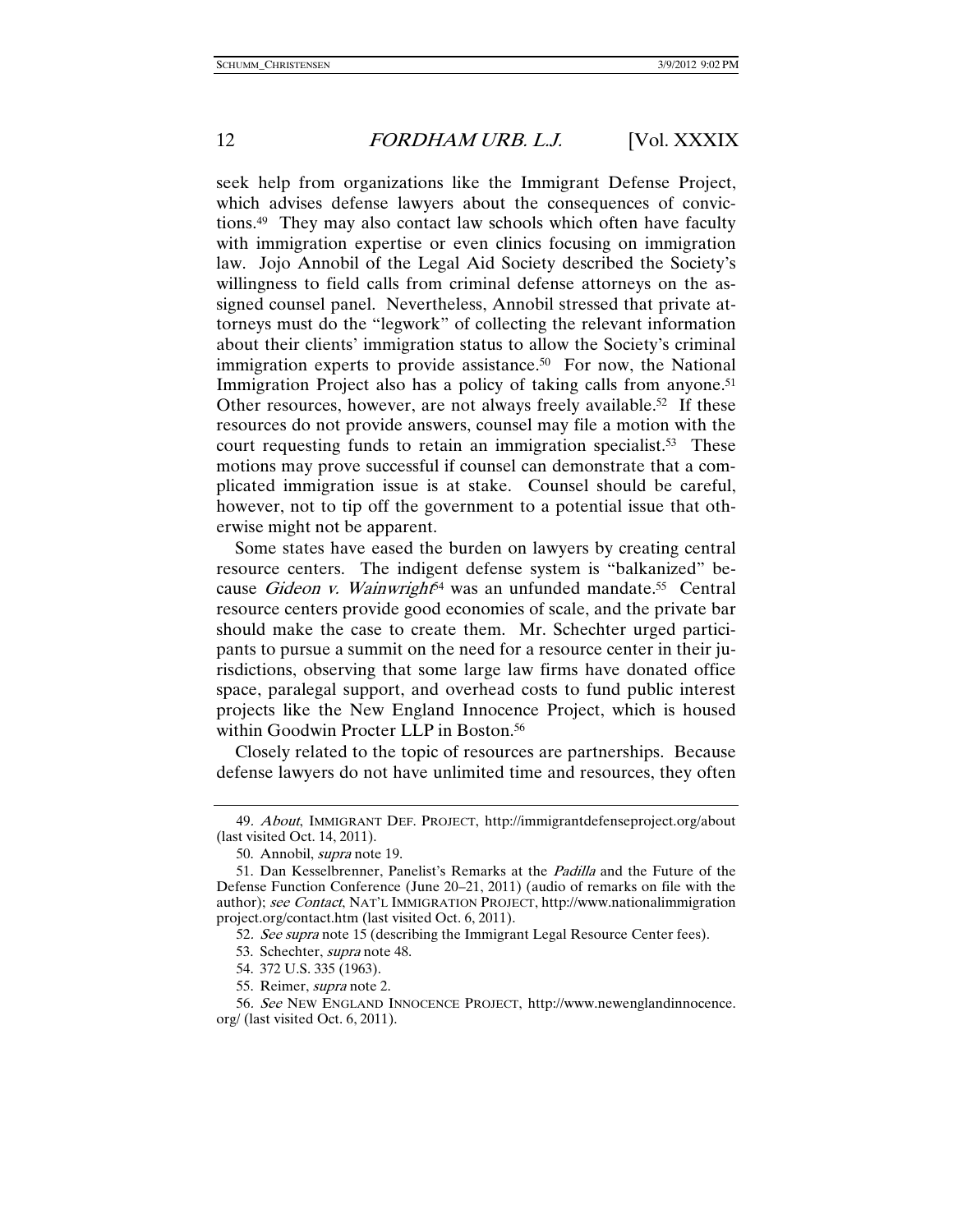must rely on others for help. Jack Hanna, the director of the Criminal Justice Section of the ABA, effectively framed the panel discussion on "Partnerships in a Post-*Padilla* World" as falling into two categories: practice-oriented and political/public relations-oriented partnerships.57

One of the most impressive resources on the practice front is the ABA's Adult Collateral Consequences Project.<sup>58</sup> Funded by a grant from the National Institute of Justice, the project's mission is to catalogue every collateral consequence of criminal convictions for inclusion in a database that will allow users to determine the specific consequences from each criminal offense.<sup>59</sup> The project will ultimately "become a free online resource for attorneys, policymakers, and the public to input specific criminal offenses and view the collateral consequences attaching to convictions."<sup>60</sup> The state-by-state differences are important because each state's population may have unique interests; for example, a livery license has greater significance in some places while a hunting license may be more important in others.<sup>61</sup> Sejal Zota of the School of Government at the University of North Carolina at Chapel Hill explained the creation of a similar database in North Carolina that allows authorized users to enter an offense and see all the state and federal consequences or type in a consequence and see a list of offenses to which it applies.62 Once completed, the database will require funding for continued operation and updating, which may require subscription sales.<sup>63</sup>

Some participants were more optimistic than others about engaging prosecutors as practice-oriented partners. Robert Johnson, a member of the ABA Criminal Justice Section and a retired career prosecutor, emphasized that every community is different and the defense bar thus should tailor partnerships to specific communities.64

60. Id. Mr. Hanna explained that 40,000 consequences from across the country, or an average of 650 from each state, had been gathered. Hanna, supra note 27.

61. Steinberg, supra note 8.

 62. Sejal Zota, Panelist's Remarks at the Padilla and the Future of the Defense Function Conference (June 20–21, 2011) (audio of remarks on file with the author); see also Gabriel J. Chin, Making Padilla Practical: Defense Counsel and Collateral Consequences at Guilty Plea, 54 HOW. L.J. 675, 687 n.39 (2011).

63. Zota, supra note 62.

 64. Robert Johnson, Panelist's Remarks at the Padilla and the Future of the Defense Function Conference (June 20–21, 2011) (audio of remarks on file with the author).

<sup>57</sup>. See Hanna, supra note 27.

<sup>58</sup>. See supra note 27.

<sup>59</sup>. Id.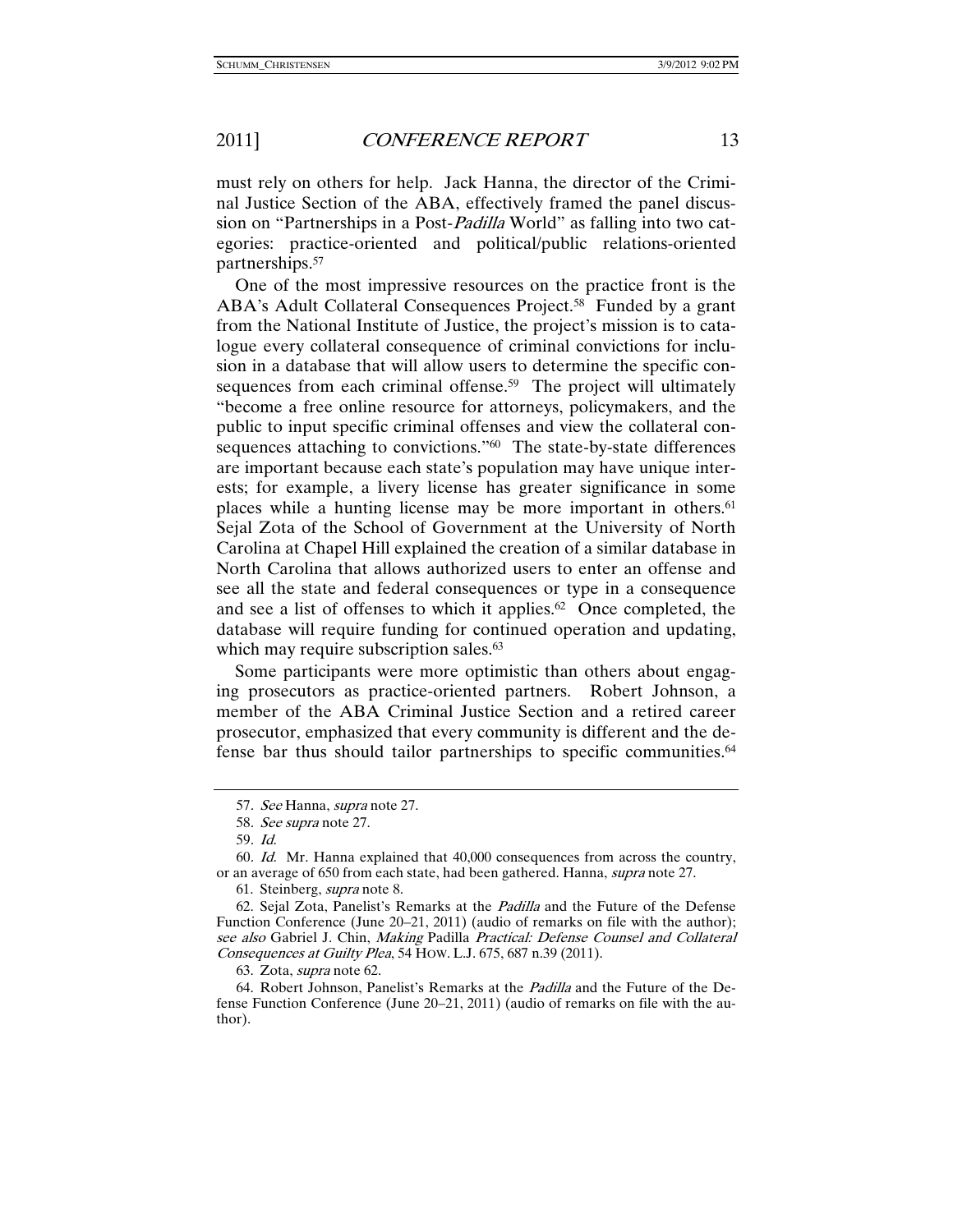Prosecutors are elected officials, so prosecutors who want to be reelected will listen to influential community leaders, whether those leaders come from religious, business, or other communities. Jennifer Friedman from the Bronx Defenders emphasized engaging prosecutors in a way that will allow clients to avoid harmful collateral consequences.65 The appropriate "pitch" may vary based on the specific prosecutor assigned to the case and his or her supervisor.<sup>66</sup> Sometimes the consequence should be part of the pitch while other times defense lawyers may want to keep their cards close to the vest. If the prosecutor insists that reducing a charge would give a client a benefit not available to U.S. citizens, defenders may propose a plea to a more severe charge that eliminates the harmful collateral consequence.<sup>67</sup> Seemingly small details, such as the difference of even one day in a plea agreement, can be life-altering. For example, a one year suspended sentence for theft requires deportation while a 364-day sentence instead allows an immigration hearing and the possibility of avoiding removal.68 Some participants reported that prosecutors may be willing to offer a favorable plea agreement for clients who seek to enlist in the military.<sup>69</sup> Other participants, though, were less enthusiastic about partnering with prosecutors, suggesting that "for every wonderful prosecutor . . . there are twenty horrendous ones."70 "For every victory in New York, there have been twenty defeats" because of opposition from prosecutors.<sup>71</sup> This participant suggested engaging prosecutors only with the support of other partners, like religious leaders in New York, which would lead prosecutors to pay more attention.

Finally, judges can be allies on the practice front. Judges may be unhappy when some other agency undermines their orders and could be instrumental in helping the parties reach creative solutions in some cases. They may also help with resources. Chief Judge Lippman told participants about efforts in New York to reduce caseloads by court

 <sup>65.</sup> Jennifer Friedman, Panelist's Remarks at the Padilla and the Future of the Defense Function Conference (June 20–21, 2011) (audio of remarks on file with the author).

<sup>66</sup>. Id.

<sup>67</sup>. Id.

 <sup>68.</sup> Kesselbrenner, supra note 51.

 <sup>69.</sup> Bruce Green, Panelist's Remarks at the Padilla and the Future of the Defense Function Conference (June 20–21, 2011) (audio of remarks on file with the author); Johnson, supra note 64.

 <sup>70.</sup> Unidentified Speaker, Remarks at the Padilla and the Future of the Defense Function Conference (June 20–21, 2011) (audio of remarks on file with the author). 71. Id.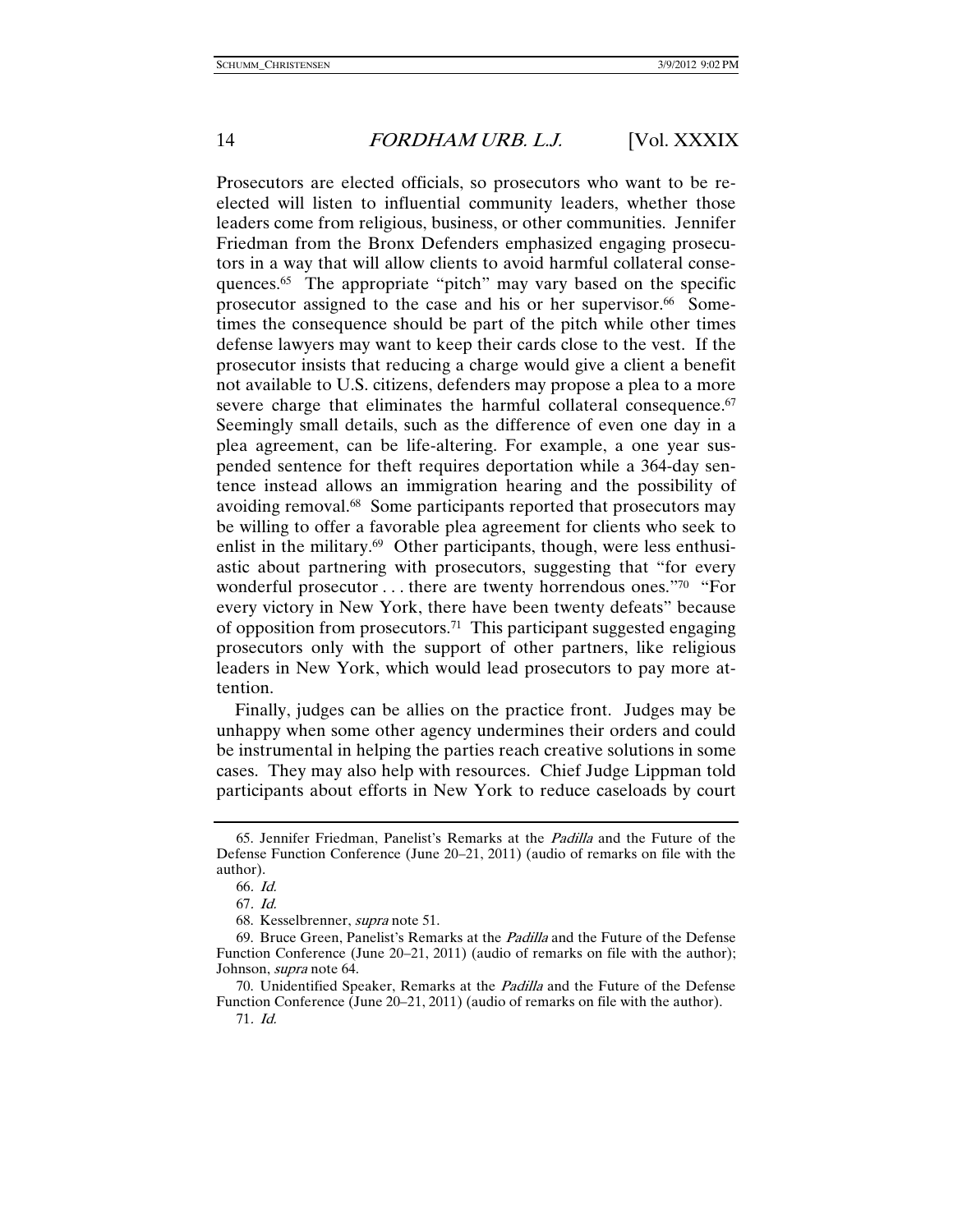rule over a four-year period and limit attorneys to 400 misdemeanor or 150 felony cases.72 Lawyers with more manageable caseloads can achieve more just outcomes for their clients.73 New York adopted this approach using the judiciary's budget, and Chief Judge Lippman emphasized that the judiciary must be "bold and proactive" in ensuring the defense function.74

On the political front, participants reported a wide range of partnerships from organizations at all points on the political spectrum. NACDL has had success working with the business community and some conservative groups. Groups such as the Chamber of Commerce and American Banking Association share its interest in keeping the government off the back of people on issues like immigration and white collar crime.75 Groups like the National Rifle Association have been powerful and effective allies on gun-related issues, and groups like the Cato Institute share NACDL's view of decriminalizing drugs.76

Recently, Republicans in some states have advanced progressive and thoughtful reforms of the criminal justice system.77 For example, in North Carolina, a recent statute that allows some convicted defendants to apply for a certificate of relief passed the Republican legislature nearly unanimously.<sup>78</sup> This legislation would give administrative agencies discretion in issuing licenses that could be crucial to securing employment.<sup>79</sup> The bill was touted as a crime prevention bill because employment reduces recidivism. The legislation was proposed by a former state probation officer and passed with support of law enforcement and the Attorney General.<sup>80</sup>

<sup>72.</sup> Hon. Jonathan Lippman, Keynote Address at the Padilla and the Future of the Defense Function Conference (June 20–21, 2011) (audio of remarks on file with the author).

<sup>73</sup>. Id.

<sup>74</sup>. Id.

 <sup>75.</sup> Schechter, supra note 48.

 <sup>76.</sup> NAT'L ASS'N CRIMINAL DEF. LAWYERS, AMERICA'S PROBLEM-SOLVING COURTS: THE CRIMINAL COSTS OF TREATMENT AND THE CASE FOR REFORM 20–21 (2009), available at http://www.nacdl.org/criminaldefense.aspx?id=20191&libID= 20161; see generally, GLENN GREENWALD, CATO INST., DRUG DECRIMINALIZATION IN PORTUGAL: LESSONS FOR CREATING FAIR AND SUCCESSFUL DRUG POLICIES (2009), available at http://www.cato.org/pubs/wtpapers/greenwald\_whitepaper.pdf.

<sup>77.</sup> See, e.g., Criminal Justice: Reforming from the Right, ECONOMIST DEMOC-RACY IN AM. BLOG (Sept. 2, 2011, 19:46), http://www.economist.com/blogs/democracy inamerica/2011/09/criminal-justice.

 <sup>78.</sup> Zota, supra note 62.

 <sup>79.</sup> Id.

<sup>80</sup>. Id.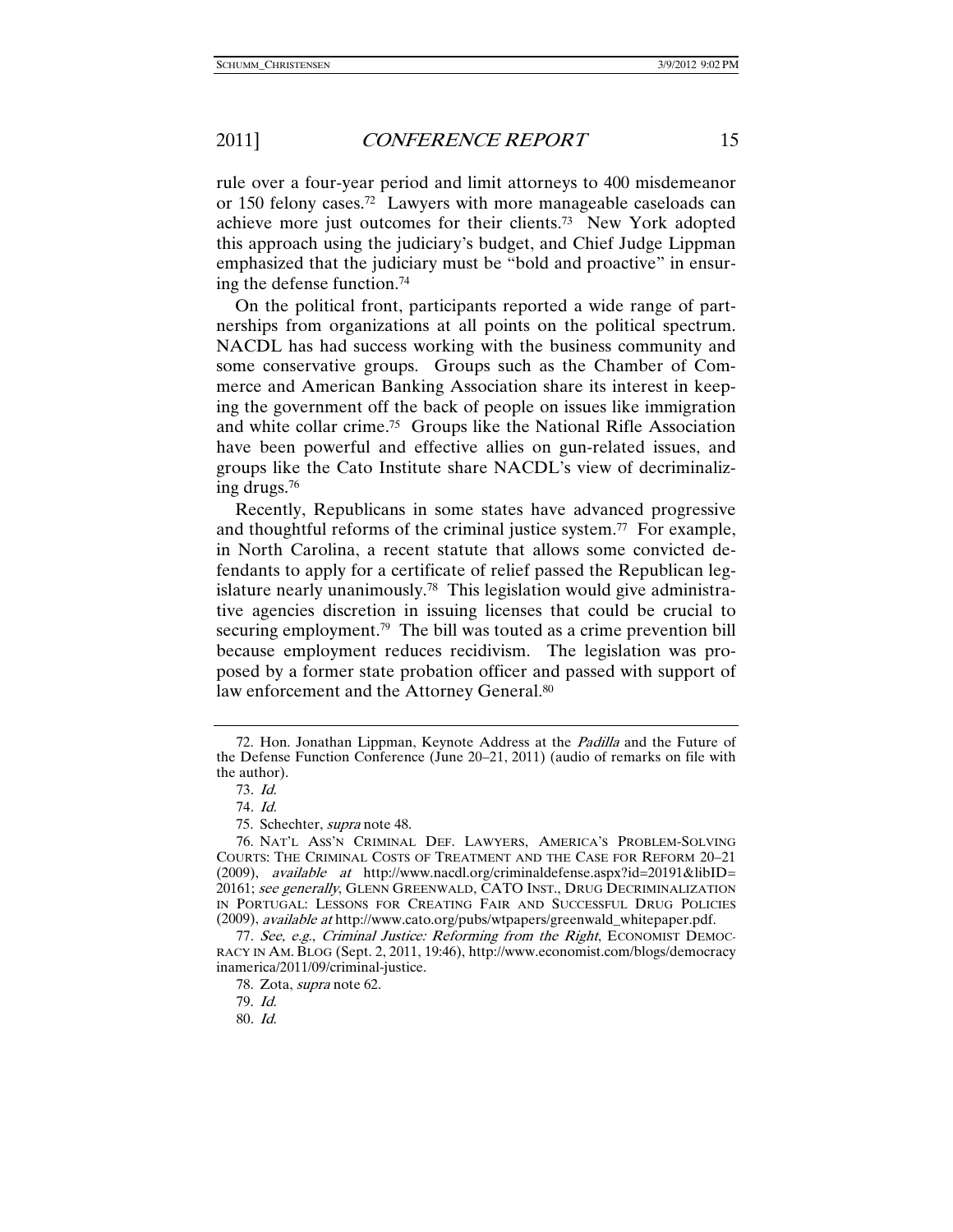The development of practice standards gives rise to another significant partnership. Although some participants expressed concern about the "gulf" between the Court's reliance on standards and the practitioner's unawareness of those standards, practice standards such as the ABA's Standards for Criminal Justice have long been important in Supreme Court decisional law.81 The Standards have the force of law only if incorporated into the Sixth Amendment, and the defense community can shape the Sixth Amendment by playing a role in the promulgation of standards.82

Similarly, the Uniform Law Commission creates model statutes that may be introduced in state legislatures when there is a need for uniformity. Modeled after the ABA Standards, the Uniform Law Commission began drafting a uniform act on collateral consequences in 2004 that was adopted in 2009.<sup>83</sup> Although no state has yet adopted the uniform act, it provides a framework that gives supportive state legislators an easy way to propose legislation.

Some partnerships blur the line between practice and politics, such as the Criminal Justice Coordinating Council in the District of Columbia.84 The Council offers an opportunity for the key stakeholders—including the Mayor's Office, judges, police, prosecutor, defense, Bureau of Prisons, and pretrial services—to meet regularly and discuss both immediate and larger policy concerns.85 Similarly, Chief Judge Lippman helped create the Indigent Legal Services Board in New York, which brings together representatives from all three branches of government to monitor, study, and make efforts to improve indigent defense in the state.<sup>86</sup> Finally, human rights organiza-

 <sup>81.</sup> During the October 2009 term in which Padilla was decided, the Supreme Court decided eight cases involving lawyering, and most of these discussed ABA standards, which led one speaker to opine that the standards are not "pie in the sky." Ellen Yaroshefsky, Panelist's Remarks at the Padilla and the Future of the Defense Function Conference (June 20–21, 2011) (audio of remarks on file with the author).

<sup>82.</sup> Corey Stoughton, Panelist's Remarks at the *Padilla* and the Future of the Defense Function Conference (June 20–21, 2011) (audio of remarks on file with the author).

 <sup>83.</sup> UNIF. COLLATERAL CONSEQUENCES OF CONVICTION ACT (Proposed Draft 2009), available at http://www.law.upenn.edu/bll/archives/ulc/ucsada/2009\_final.htm; see Margaret Colgate Love, Paying Their Debt to Society: Forgiveness, Redemption, and the Uniform Collateral Consequences of Conviction Act, 54 HOW. L.J. 753, 783– 85 (2011).

<sup>84.</sup> See generally CJCC Members, CRIMINAL JUSTICE COORDINATING COUNCIL, http://cjcc.dc.gov/cjcc/cwp/view,a,1249,q,537330.asp (last visited Oct. 14, 2011).

<sup>85</sup>. Id.

<sup>86</sup>. See generally N.Y. STATE DEFENDERS ASS'N, http://www.nysda.org/ (last visited Oct. 14, 2011).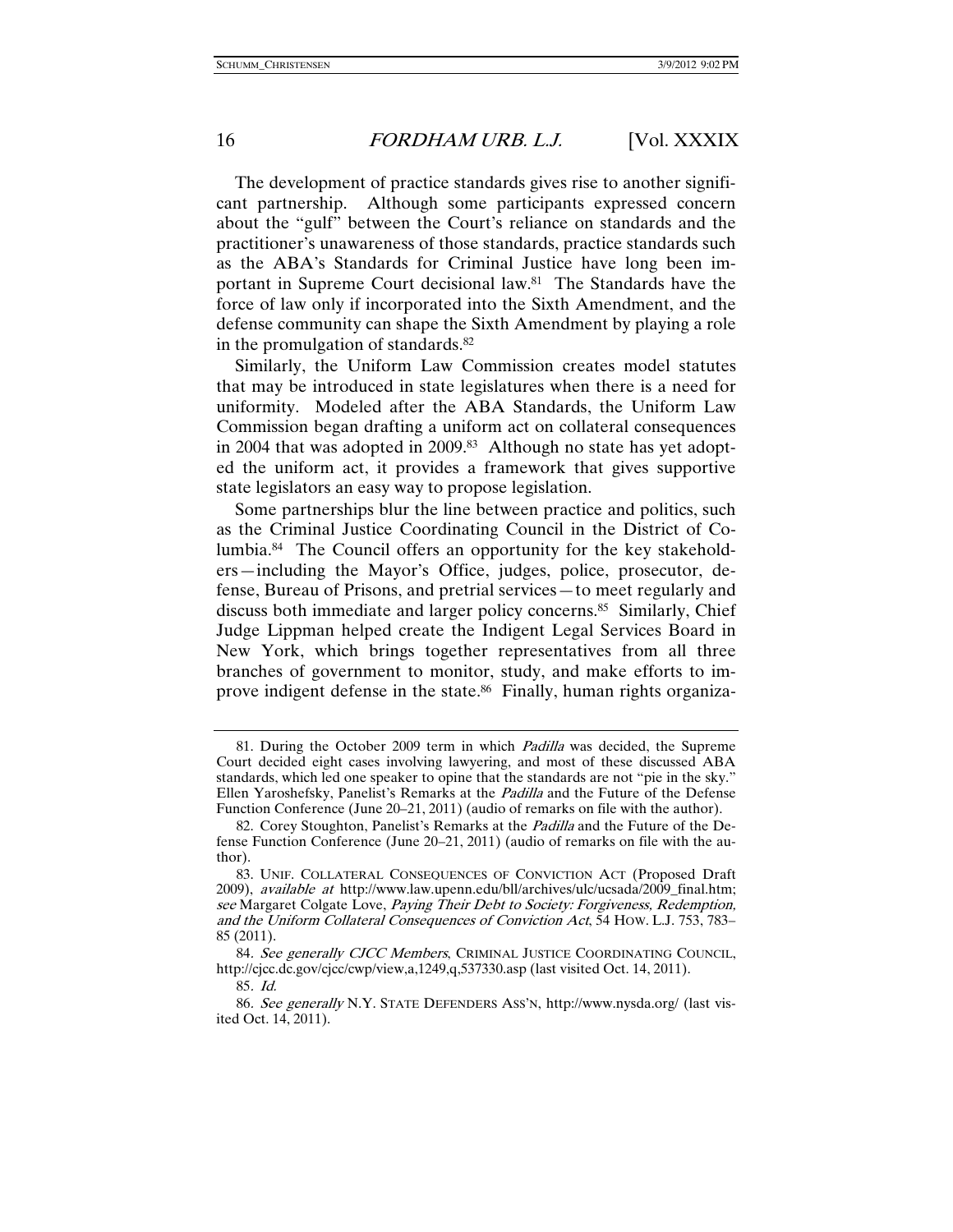tions may also be important allies in advocating for keeping families intact and against laws that deport breadwinners.

### IV. A NEW TYPE OF DEFENSE LAWYER?: THE CHALLENGES OF HIRING, TRAINING, AND SUPERVISING IN A POST-<sup>P</sup>ADILLA WORLD

Some participants suggested that *Padilla* may highlight the need for a different type of defense lawyer than the courtroom gladiator that many revere. Defense organizations may reassess the type of person they want to hire, the type of training to offer, and the meaning of effective supervision. The broader profession may want to consider requiring certification.

#### A. Hiring

Padilla requires a different mindset for lawyers who think that the most important thing in a client's life is the criminal case. Lawyers must now ask the right questions to be able to provide appropriate advice that allows clients to prioritize. This may mean taking what seems like a bad plea if it saves housing benefits or taking a challenging case to trial if it allows the client the possibility of keeping his or her kids.87

The conference promoted a discussion of whether this new reality of defense practice should alter hiring practices. Perhaps first-rate courtroom skills must be balanced with good listening and counseling ability. Sound judgment remains crucial as well. Quite a bit can be learned about a prospective hire even during a short interview. For example, the Miami Dade Office of the Public Defender has asked interviewees what they would do if they just had met a client in court for the first time and were given a plea and five minutes to decide whether to take it.<sup>88</sup>

#### B. Training

Training on collateral consequences presents a number of challenges, including content, availability, and motivating lawyers to attend. Because of the complexity of immigration and other areas of the law, a few hours of training cannot provide mastery. The manda-

 <sup>87.</sup> Steinberg, supra note 8.

<sup>88.</sup> Carlos Martinez, Panelist's Remarks at the *Padilla* and the Future of the Defense Function Conference (June 20–21, 2011) (audio of remarks on file with the author). More than half have responded that five minutes is sufficient time.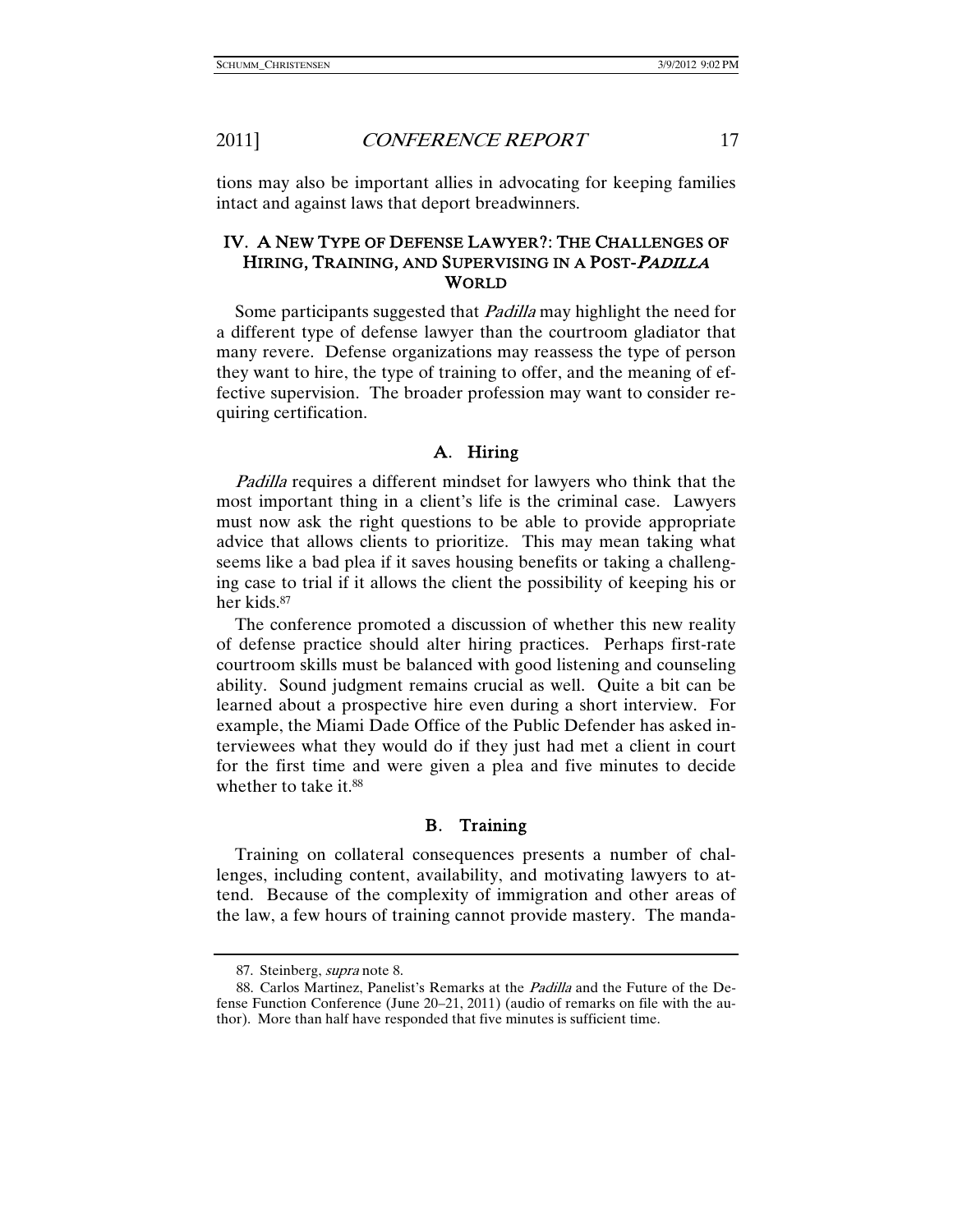tory training offered to public defenders by the Massachusetts Committee for Public Counsel Services provides a brief overview of the immigration consequences of criminal conduct, focuses on several key and commonly misunderstood concepts, and emphasizes the complexity of this area of law so attorneys will be concerned enough to contact an immigration specialist at the agency for advice and assistance.89 If an office does not have immigration specialists available, training is much more difficult. Two hours of training only scratches the surface of important immigration knowledge.

The ABA standards on which cases like *Padilla* rely heavily should be discussed in training and made more accessible. The Miami Dade Office of the Public Defender gives a copy of the NLADA standards to its new lawyers.<sup>90</sup> Although the second edition of the ABA Standards were in four large volumes, the third edition is in small books that can easily be taken to court and that also are now available online complete with commentary.91

Training should also address concerns about judicial overreaching in the wake of Padilla. Some judges now routinely provide advisements, suggesting the defense lawyer has not done his or her job. The majority opinion in *Padilla* made clear that "counsel must inform her client whether his plea carries a risk of deportation."92 It did not adopt Justice Alito's view that simply advising a client of the possibility of "adverse immigration consequences" and encouraging him to "consult an immigration attorney" would suffice.<sup>93</sup> In Louisiana some judges have also asked defendants about their immigration status and notified immigration authorities if the defendants are non-citizens or do not know their status.94 Only defense counsel, though, has the duty and ability to obtain the necessary information and provide a proper advisement. Documents such as a "Notice of Immigration Consequences" provided by prosecutors and filed with the court presume across-the-board rules that seldom exist.95 Chief Judge Lippman ex-

94. Unidentified Speaker, Remarks at the *Padilla* and the Future of the Defense Function Conference (June 20–21, 2011) (audio of remarks on file with the author).

 <sup>89.</sup> Wayne, supra note 16.

 <sup>90.</sup> Martinez, supra note 88.

<sup>91.</sup> Lefstein, Remarks, *supra* note 9; see ABA STANDARDS FOR CRIMINAL JUS-TICE: PROSECUTION AND DEFENSE FUNCTION (3d ed. 1993), available at http://www. americanbar.org/publications/criminal\_justice\_section\_archive/crimjust\_standards\_df unc\_toc.html.

 <sup>92. 130</sup> S. Ct. 1473, 1486 (2010).

<sup>93</sup>. Id. at 1487 (Alito, J., concurring).

 <sup>95.</sup> Vargas, supra note 47.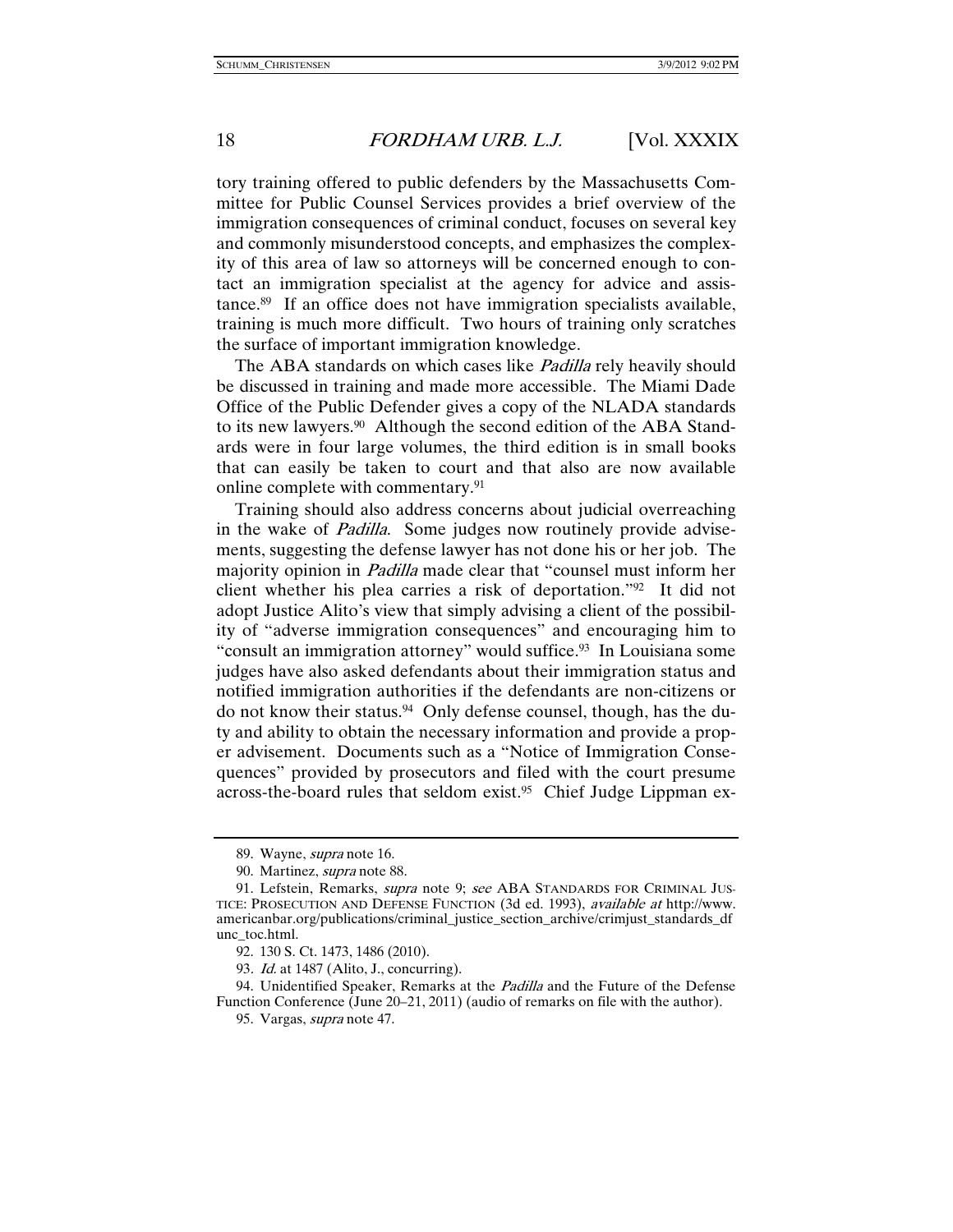plained that New York provided training programs for judges who exercised "vigilance in plea allocutions . . . while respecting the attorney-client relationship."96 Defense counsel should resist the trend of including broad language advising clients of collateral consequences in plea agreements, which could remove the prejudice prong for an ineffective assistance of counsel claim and neutralize *Padilla*.<sup>97</sup>

Although full-time public defenders can be required by their offices to attend training, motivating the private bar and contract lawyers may be more challenging. If training is not mandatory, those who need it most are unlikely to attend. Posting training notices on courtroom doors or making forms readily available may help raise the level of representation for at least some lawyers.98 Bill Gallagher, who oversees the national CLE programming for NACDL, emphasized tailoring training to the specific audience and new avenues such as web-based training. For others, requiring training to keep a contract ensures attendance.<sup>99</sup> Merely attending a CLE may be "worthless," though, without follow-up to make sure that information is being applied, which requires an effective supervisory process.100

Finally, beyond the defense bar, the training of prosecutors is also essential. A career prosecutor emphasized the lack of crucial training about the exercise of discretion for prosecutors, who often treat criminal cases like a law school exercise.101 The Rules of Professional

 <sup>96.</sup> Lippman, supra note 72.

 <sup>97.</sup> Deportation must have been an important consideration to prove prejudice. For example, a recent opinion from the Massachusetts Supreme Judicial Court explained, "the defendant has the burden of establishing that 'there is a reasonable probability that, but for counsel's errors, he would not have pleaded guilty and would have insisted on going to trial,'" which requires showing

either that (1) he had "an available, substantial ground of defence," [sic] that would have been pursued if he had been correctly advised of the dire immigration consequences attendant to accepting the plea bargain; (2) there is a reasonable probability that a different plea bargain (absent such consequences) could have been negotiated at the time; or (3) the presence of "special circumstances" that support the conclusion that he placed, or would have placed, particular emphasis on immigration consequences in deciding whether or not to plead guilty.

Commonwealth v. Clarke, 949 N.E.2d 892, 905–06 (Mass. 2011) (internal citations omitted).

 <sup>98.</sup> David Gonzalez, Panelist's Remarks at the Padilla and the Future of the Defense Function Conference (June 20–21, 2011) (audio of remarks on file with the author).

<sup>99.</sup> Wayne, *supra* note 16.

 <sup>100.</sup> Scheck, supra note 8.

 <sup>101.</sup> Johnson, supra note 64.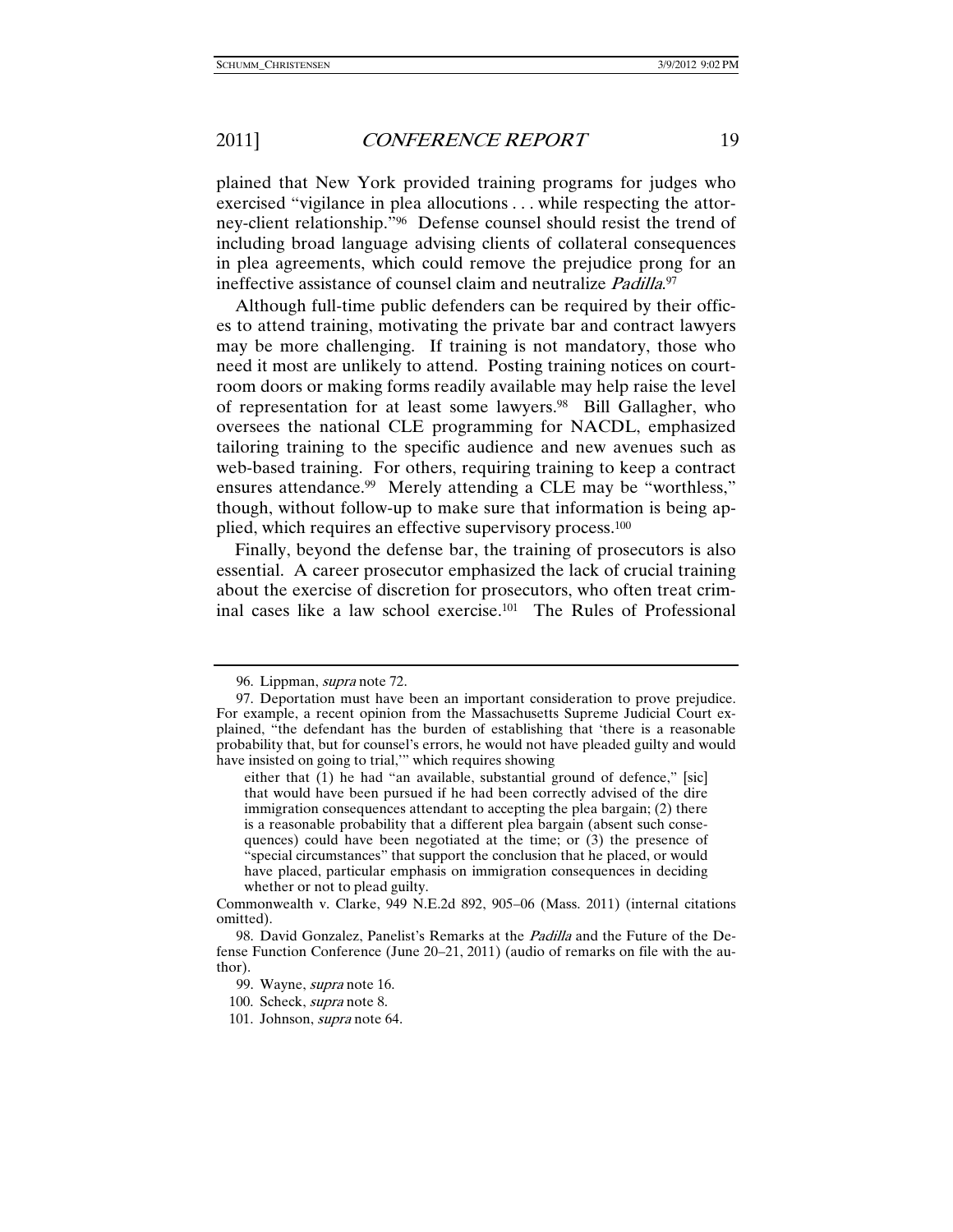Conduct<sup>102</sup> and National District Attorney's Association require that prosecutors do "justice," which is not the same as "max crime, max time."103

#### C. Supervision

The broadened role of defense counsel also creates challenges for supervision. Supervisors who do not understand immigration or employment law may find it difficult to evaluate and train others on the advice given. But this is nothing new as other types of cases or evidence, such as DNA, have posed similar challenges in the past.104 Effective supervisors must understand the right questions to ask and engage others in the process.

Although the independence of the defense function is firmly ingrained in defense lawyers, it cannot become an excuse for poor lawyering or a reason to resist having closed files reviewed for assessment purposes. After Carlos Martinez was elected Miami Dade public defender he met with all the supervisors to review and discuss a form with his expectations. He made it clear that these expectations would be considered when evaluating them. Another speaker discussed the reticence of defense lawyers to "pull the trigger" and get rid of lawyers who are not doing their jobs, preferring instead to give them another chance.105

Effective supervision is difficult. Changing expectations can be difficult when lawyers have been in the office doing things a particular way for decades. Some more experienced lawyers may prefer to "try the case" rather than deal with the advisements and counseling necessary under *Padilla*. Moreover, supervision cannot simply focus on input measures (like the number of CLEs attended), but must instead assess output and quality by reviewing closed files and observing attorneys in court or meeting with clients. Reviewing a checklist or even a detailed time and task sheet at most confirms that a lawyer did a task; it does not assess the quality of that lawyer's work.

 <sup>102.</sup> MODEL RULES OF PROFESSIONAL CONDUCT R. 3.8 cmt. 1 (1983).

 <sup>103.</sup> Johnson, supra note 64; see generally Catherine A. Christian, Collateral Consequences: Role of the Prosecutor, 54 How. L.J. 749, 750 (2011) ("[A] just and fair prosecutor will consider the collateral consequences that may apply in a particular case and take them into account when considering a disposition.").

<sup>104.</sup> Edwin Burnette, Panelist's Remarks at the *Padilla* and the Future of the Defense Function Conference (June 20–21, 2011) (audio of remarks on file with the author).

 <sup>105.</sup> Unidentified Speaker, Remarks at the Padilla and the Future of the Defense Function Conference (June 20–21, 2011) (audio of remarks on file with the author).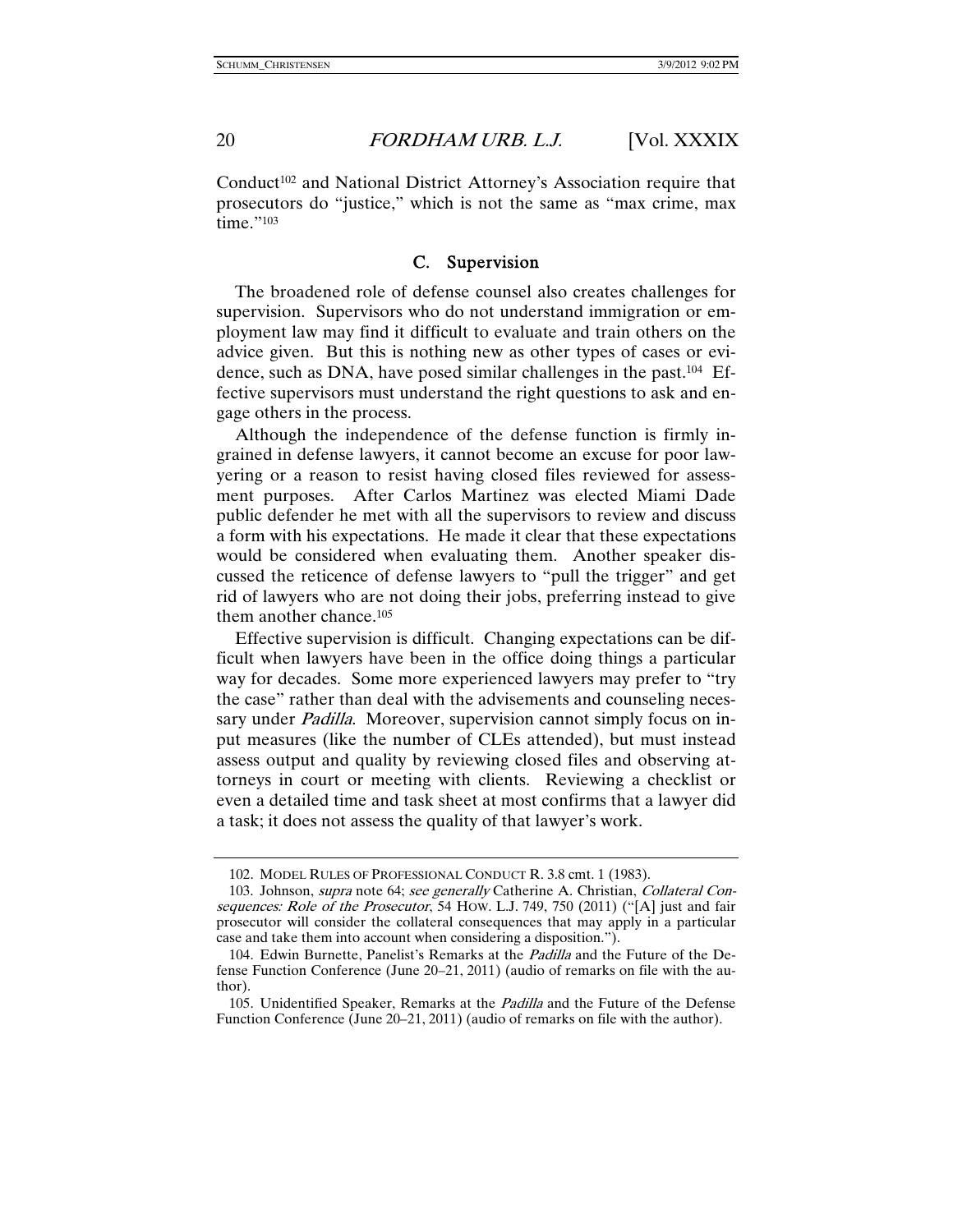#### D. Certification

Several participants spoke in favor of requiring certification of criminal defense lawyers. Law school seldom teaches the necessary skills to represent a person charged with a crime, but a diploma and bar passage allows graduates to hang out a shingle and often accept court appointments without any additional testing or training. The medical profession requires board certification periodically. Similar testing could be required of those practicing criminal defense.106 England requires certification for solicitors before they are permitted to represent criminally charged clients.107 A broad certification requirement would be a sweeping change that could only occur after a lengthy discussion that included bar organizations and defense providers.

More narrowly, though, defense providers could require certification before offering contracts or assigning cases to counsel, as the Massachusetts Public Counsel Services does.108 The certification requirement, however, needs to "mean something" and cannot simply be a requirement to attend some training, sit in the back, and not engage.109 For example, in Massachusetts a lawyer seeking certification to provide representation in first- or second-degree murder cases must submit an application that includes "the names and addresses of three criminal defense practitioners familiar with the applicant's work."110 Additionally, the applicant must explain why he or she meets the following qualifications:

1. "Five years of criminal litigation experience."

2. "Familiarity with practice and procedure of Massachusetts courts."

3. "Lead counsel in at least ten jury trials of serious and complex cases within the preceding five years, at least five of which have been life felony indictments, in which the cases resulted in a verdict, decision or hung jury." To meet this requirement, the applicant must provide information about each of the cases, including "a description of the major issues."

 <sup>106.</sup> Reimer, supra note 2.

 <sup>107.</sup> Norman Lefstein, In Search of Gideon's Promise: Lessons from England and the Need for Federal Help, 55 HASTINGS L.J. 835, 865 (2004).

 <sup>108.</sup> Wayne, supra note 16.

 <sup>109.</sup> Karl Doss, Panelist's Remarks at the Padilla and the Future of the Defense Function Conference (June 20–21, 2011) (audio of remarks on file with the author).

 <sup>110.</sup> LEFSTEIN, SECURING REASONABLE CASELOADS, supra note 9, at 206.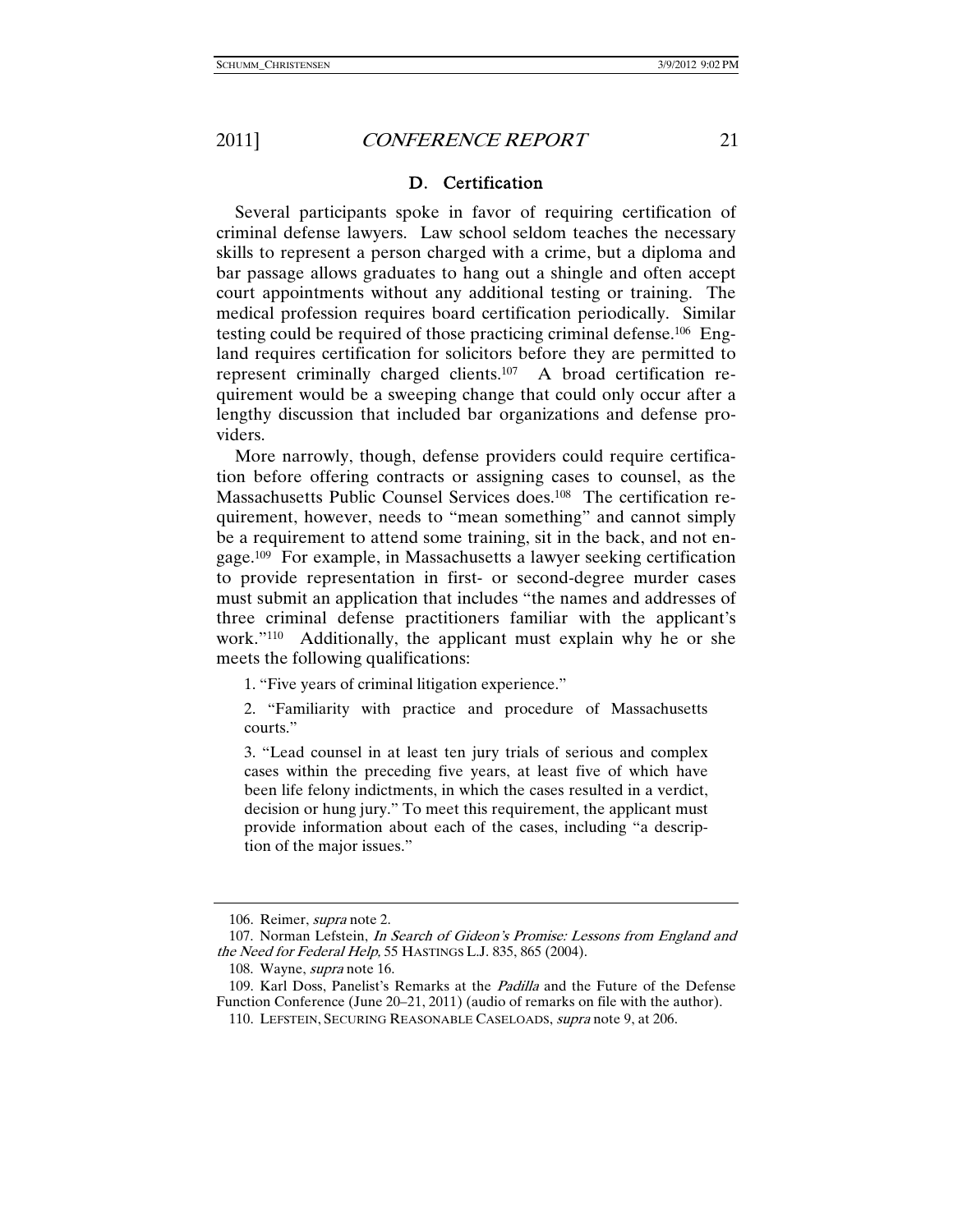4. "Familiarity with and experience in the utilization of expert witnesses, including psychiatric and forensic evidence." Cases describing the use of expert witnesses should be included in the list of ten jury trials required under number 3.

5. "Attendance at specialized training programs . . . ." Also, the applicant is requested to submit the "names, dates, and sponsors of training programs which meet . . . [this] requirement . . . ."

6. Certification for murder and superior court case assignments is for a term of four to five years. Lawyers must apply for recertification for these assignments at the conclusion of their terms. Initial certification for District Court representation is provisional and is subject to a satisfactory performance review within the lawyer's first twelve to twenty-four months of handling case assignments. Maintenance of certification for all criminal and delinquency cases requires annual attendance at eight hours of continuing legal education approved by CPCS.111

#### V. RETHINKING THE LAW SCHOOL CURRICULUM THROUGH THE PADILLA LENS

Padilla examined law as a practicing lawyer does, not in neat little categories.112 This may prove to be a positive development for legal education because it requires both clinical and doctrinal professors to broaden the scope of their courses and figure out ways to help students remove their blinders.113 One panel was devoted entirely to the topic of "Changing Legal Education to Reflect Client-Centered Representation." Legal education pigeonholes problems by subject, such as family law, criminal law, or immigration law, when defense lawyers are really practicing poverty law.114 Their clients have been given a free lawyer, sometimes for the first time in their lives, because they have been arrested and need a complete solution to their problems.

Clinical programs offer a particularly good opportunity to teach the "gold standard,"115 but students may not be prepared for the reality of practice where many will face overwhelming caseloads and lack re-

<sup>111</sup>. Id. at 206–07 (citation omitted).

 <sup>112.</sup> Stephanos Bibas, Panelist's Remarks at the Padilla and the Future of the Defense Function Conference (June 20–21, 2011) (audio of remarks on file with the author).

<sup>113</sup>. Id.

<sup>114.</sup> John Gross, Panelist's Remarks at the *Padilla* and the Future of the Defense Function Conference (June 20–21, 2011) (audio of remarks on file with the author).

<sup>115.</sup> Jon Rapping, Panelist's Remarks at the *Padilla* and the Future of the Defense Function Conference (June 20–21, 2011) (audio of remarks on file with the author).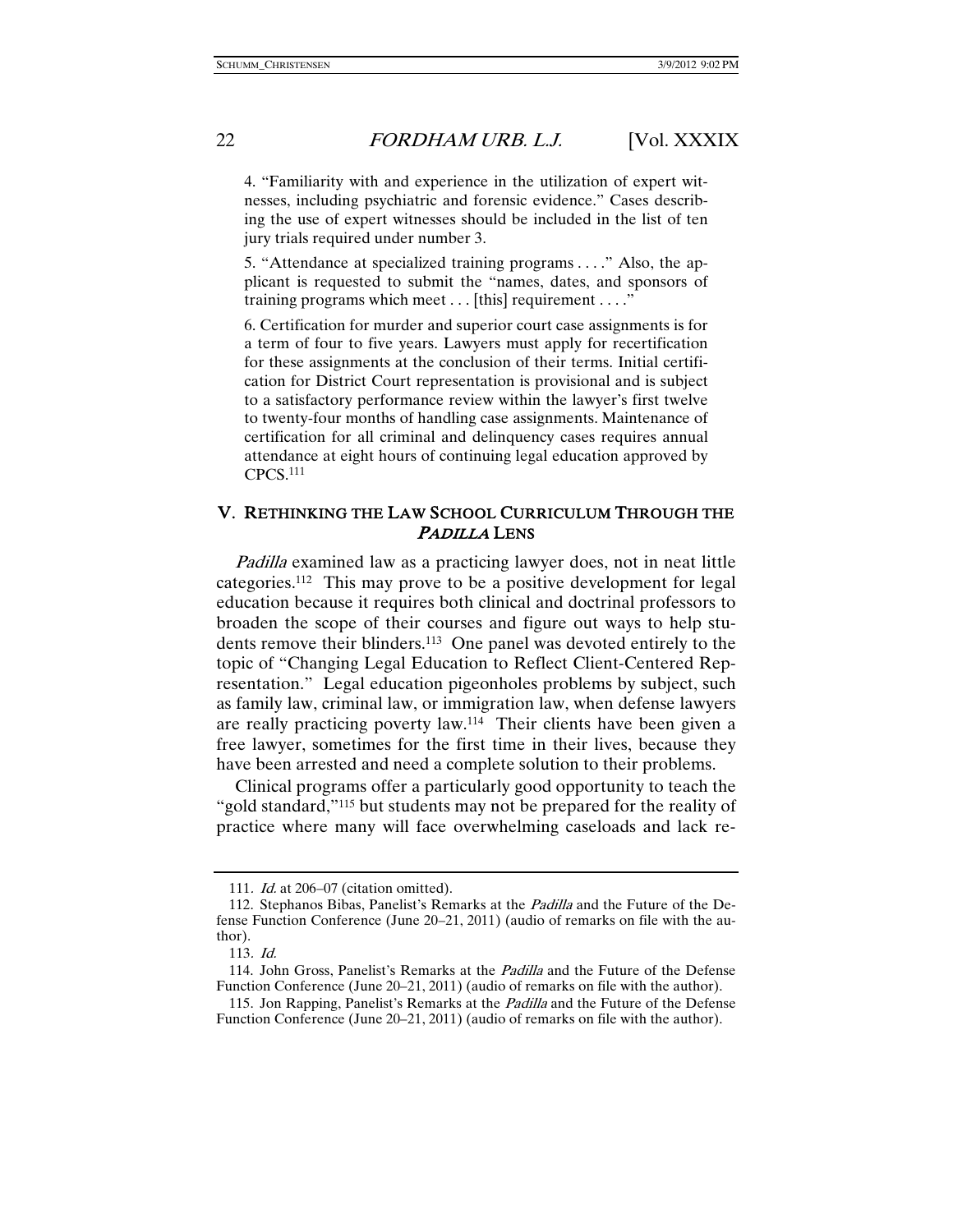sources such as on-staff immigration specialists. Clinics can instill a solid foundation, but their graduates then go on to organizations where it may be common and part of the culture to practice law in a way that is not acceptable.116 Students need to be prepared for the different types of practices they may enter and should be encouraged to try to change unacceptable systems when necessary.

Moreover, clinical programs are expensive and not available to most students.117 Jo-Ann Wallace described a pilot project of the National Legal Aid & Defender Association that sent students to courtrooms to observe, where they often saw and could then discuss the injustices of waiving counsel and accepting uncounseled pleas. Many were "stunned" by the difference between reality and the view from television or law school casebooks.118 With an opportunity for guided reflection, these low-cost opportunities may be beneficial.119 Rick Jones, Executive Director of the Neighborhood Defender Service of Harlem, has attempted to teach client counseling skills as an adjunct professor to law students at Columbia by requiring students to conduct client interviews without notes or without discussing the law, which is very challenging and takes effort.

Doctrinal courses need to shift away from exclusively focusing on reading appellate opinions and toward important things like understanding clients.120 Requiring students to read a short book on plea bargaining, for example, can help introduce students to the reality of practice.121 The law school curriculum can also change to include,

 <sup>116.</sup> Lefstein, Remarks, supra note 9.

 <sup>117.</sup> Few law schools require students to complete a clinical course before graduation. Subin, supra note 44.

 <sup>118.</sup> Jo-Ann Wallace, Panelist's Remarks at the Padilla and the Future of the Defense Function Conference (June 20–21, 2011) (audio of remarks on file with the author). A Fordham student in the audience described a student-run program through which students help inmates at Riker's understand their rights. That project recently won third prize in the American Bar Association Section on Litigation's Good Works Law Student Competition. See Prisoners' Rights Advocates: Winner in ABA Good Works Law Student Competition, FORDHAM UNIV. SCH. OF LAW (July 1, 2011), http://law.fordham.edu/newsroom/23006.htm.

 <sup>119.</sup> Court observation without guided reflection could be "disastrous." Abbe Smith, Panelist's Remarks at the *Padilla* and the Future of the Defense Function Conference (June 20–21, 2011) (audio of remarks on file with the author). Students are more likely to have a life-changing experience if they are able to connect and get to know a real litigant as a client. Id.

<sup>120.</sup> Bibas, *supra* note 112.

<sup>121</sup>. Id.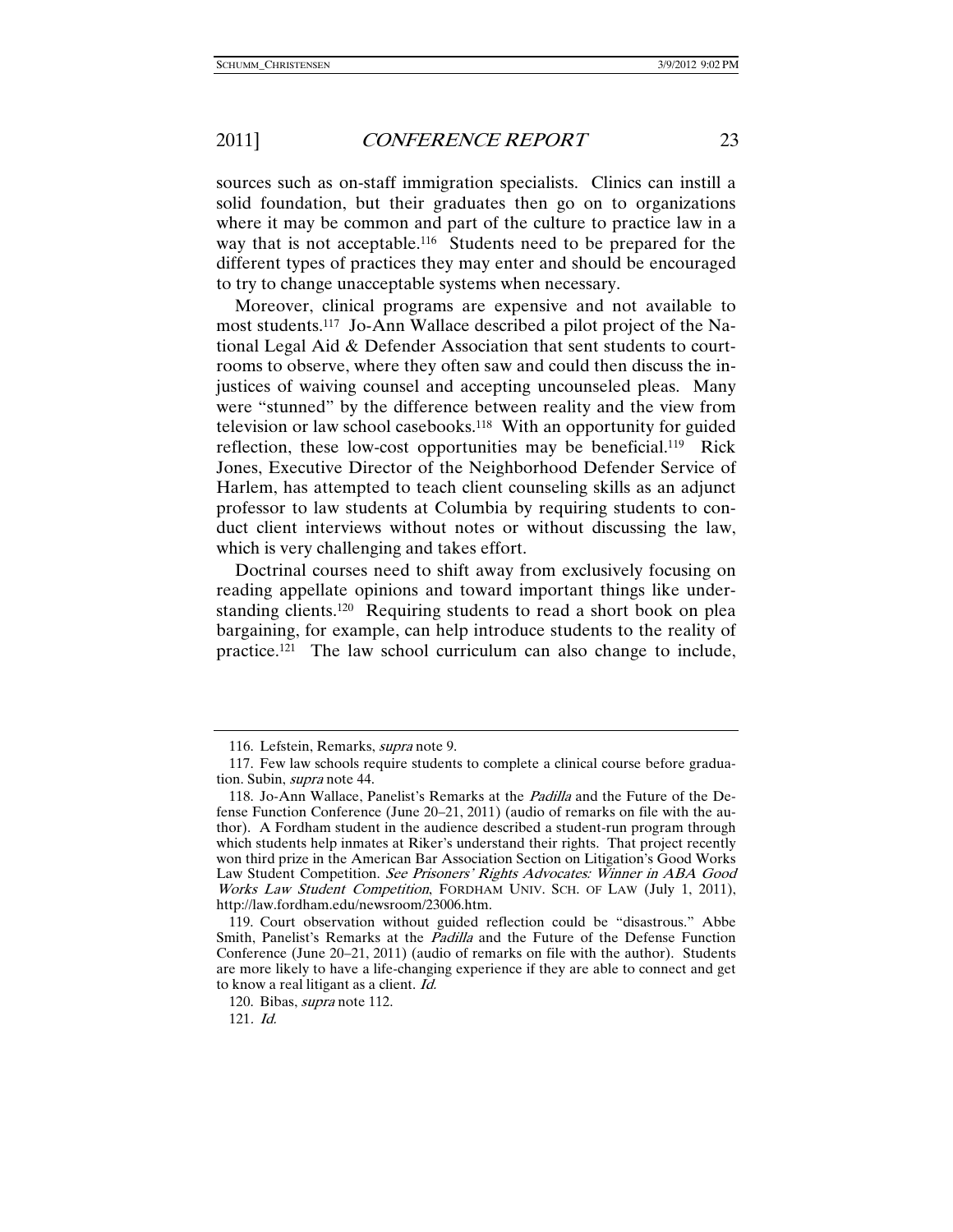ideally in the first year, classes like access to justice or poverty law, which offer a broader perspective.<sup>122</sup>

#### VI. THE NEED FOR DATA

Throughout the conference, participants discussed the importance of more and better data collection in realizing the potential of Padilla. Specifically, Justice Alito's concurring opinion in Padilla asserted that "ascertaining the level of professional competence required by the Sixth Amendment is ultimately a task for the courts," and "standards promulgated by private bar groups . . . may represent only the aspirations of a bar group rather than an empirical assessment of actual practice."123 Rather than delegating to bar groups what the standards should be, Barry Scheck emphasized the need for defense lawyers to develop empirical support. Empirical assessment, though, requires data, and defense organizations often do not collect data. Criminal defense should not be the "least sophisticated" in using data.124 Criminal defense lawyers should use quality control checklists, which exist in many other organizations like banks and hospitals and which set a minimum standard of performance.

Participants emphasized the need for defender organizations to require time and task records, which would both aid in supporting funding requests and provide a meaningful tool to supervise and assess performance.125 Although new lawyers may be willing and technologically savvy, requiring detailed records would require a "cultural change" for many defense lawyers.126 At a minimum, reimbursement vouchers could be reviewed to determine whether lawyers have visited clients and perhaps requested immigration or other referrals. Technology should allow for easier record-keeping, collection, and analysis of data.

Time records could be very useful in challenging excessive caseloads.127 But the data largely do not exist because defense lawyers do

 <sup>122.</sup> Smith, supra note 119.

 <sup>123. 130</sup> S. Ct. 1473, 1488 (Alito, J., concurring) (emphasis added).

 <sup>124.</sup> Scheck, supra note 8.

 <sup>125.</sup> Reimer, supra note 2.

 <sup>126.</sup> Yaroshefsky, supra note 81.

<sup>127.</sup> Lefstein, Remarks, *supra* note 9. The Lancaster County Public Defender in Lincoln, Nebraska has required lawyers to track time since 1980. Once a paper system in 2009, the office began using a computerized "case log" system, which means "the office is able to generate substantial data, including the amount of time that individual attorneys spend on different types of cases (e.g., misdemeanors, various kinds of felonies) and the cumulative amount of time that all of the agency's attor-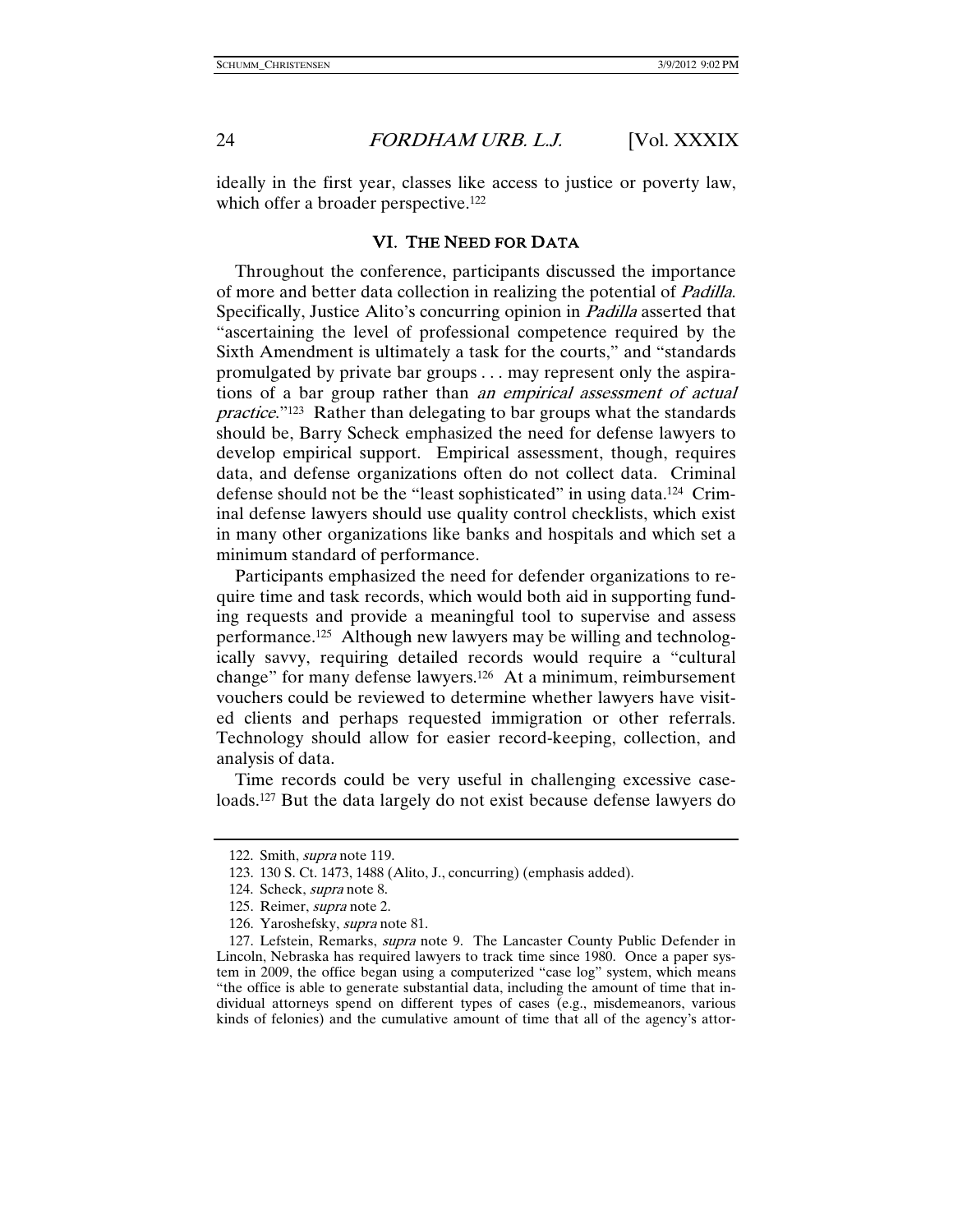not—and many are quite opposed to—keep time sheets.<sup>128</sup> More seasoned lawyers in particular must be told the purpose in keeping timesheets for each activity. Technology should allow this to be done more efficiently and effectively than in the past. Many clinics require timesheets, and programs like iManage have been incorporated into some clinics as well.129

Finally, data is also important in making the case for additional resources and in justifying the existing use of resources in the face of proposed cuts. Lawyers in Philadelphia and Massachusetts report keeping data on referrals, but not outcomes.130 Although the Legal Aid Society keeps track of the advice given in each case, follow up is often required to learn the outcome.131 The Bronx Defenders has tracked individual client data for the past twelve years.132 Last year, 84% of plea consults led to a positive outcome.133

#### CONCLUSION: MUCH MORE WORK REMAINS

The conference brought together a remarkable group of people for a very enlightening and far-reaching discussion. Nevertheless, the opportunities and challenges presented by Padilla will require efforts on many fronts and the assistance of many individuals and groups within and outside the criminal justice system. To that end, in the weeks after the conference NACDL and NLADA created five working groups to make the promise offered by *Padilla* a reality. They include: (1) the Working Group on Post-Padilla Policy Changes, which will work to form coalitions for legislative and policy reform that will shrink crushing caseloads through decriminalization, diversion, and reclassification of crimes; (2) the Working Group on Post-Padilla Ethical Rules and Standards, which will examine and propose changes to

neys spend on these different kinds of cases." LEFSTEIN, SECURING REASONABLE CASELOADS, supra note 9, at 160.

 <sup>128.</sup> Scheck, supra note 8.

<sup>129.</sup> Yolanda Vazquez, Panelist's Remarks at the *Padilla* and the Future of the Defense Function Conference (June 20–21, 2011) (audio of remarks on file with the author). Formerly known as Interwoven WorkSite, iManage is a document management system with wide capabilities. See WorkSite, COLLABORATIVE TECH. SOLUTIONS, http://www.smartcollabs.com/?Products:WorkSite (last visited Oct. 6, 2011).

<sup>130.</sup> Caitlin Barry & Wendy Wayne, Panelists' Remarks at the *Padilla* and the Future of the Defense Function Conference (June 20–21, 2011) (audio of remarks on file with the author).

 <sup>131.</sup> Annobil, supra note 19.

<sup>132.</sup> Smyth, *supra* note 3.

<sup>133</sup>. Id.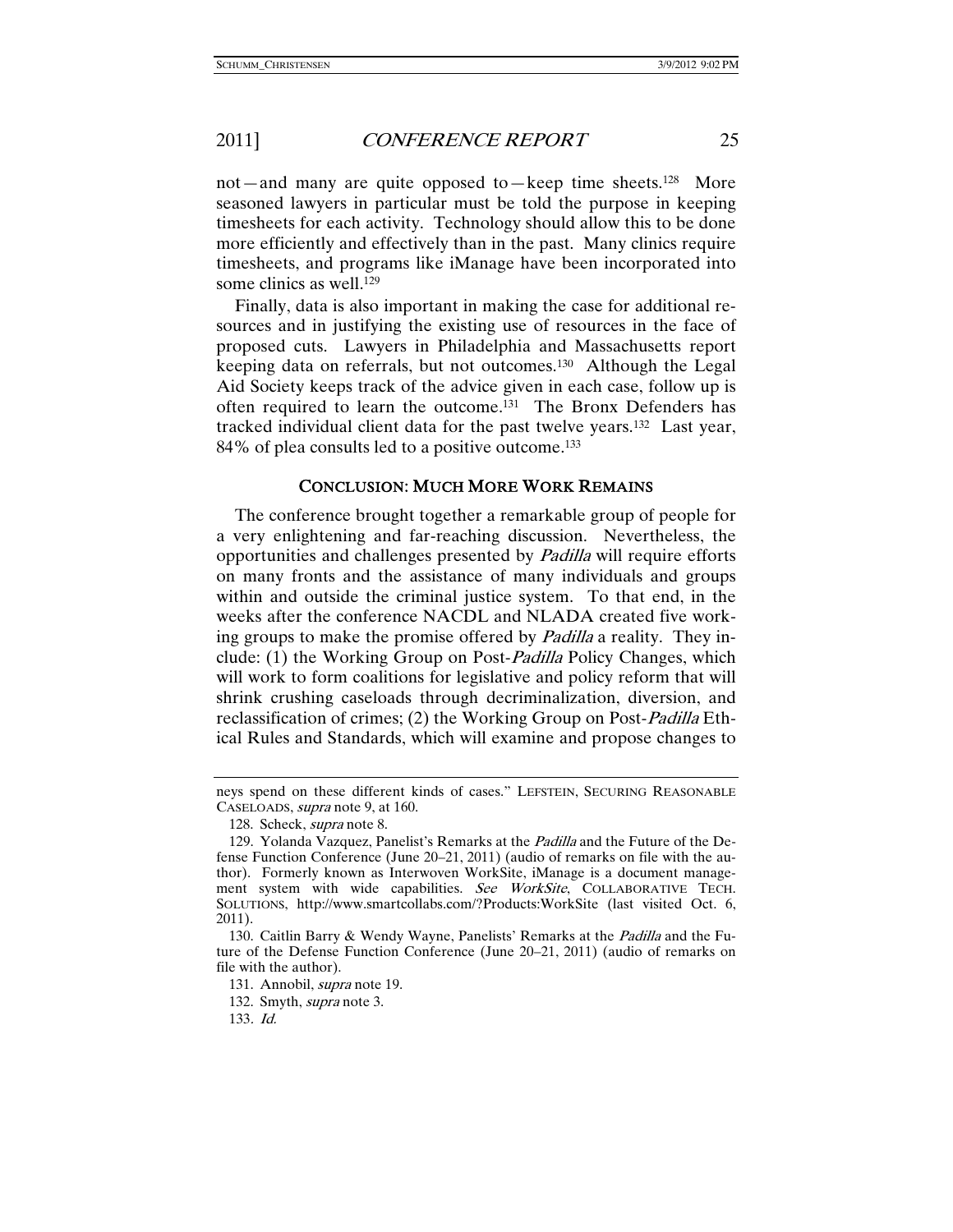ethical rules and practice standards and find ways that both can help defense lawyers and organizations access the resources necessary to comply with *Padilla*; (3) the Working Group on Quality Assurance and Data Collection, which work toward the improvement of the data collection that is necessary for many audiences. This working group will also work toward establishing benchmarks for quality representation; (4) the Working Group on Criminal/Immigration Partnerships which, while recognizing many excellent models for making immigration expertise accessible, will work toward identifying experts and cultivating and expanding those currently available; and (5) the Working Group on Post-Padilla Attorney Training, which will work on several fronts including squaring law school curricula with the modern demands of defense representation, the possibility of requiring defense lawyer certification or fulfillment of CLE requirements in the criminal defense arena, and developing a model *Padilla* training module.

#### APPENDIX A: AGENDA

#### Welcome

Jo-Ann Wallace, National Legal Aid & Defender Association

#### Introduction to Purpose of the Conference and Goals

Norman Reimer, National Association of Criminal Defense Lawyers

#### What is Good Lawyering?

Barry Scheck, Innocence Project Bruce Green, Fordham University School of Law Robin Steinberg, The Bronx Defenders Moderator: Steve Zeidman, CUNY School of Law

#### Methodologies for Different Practice Arrangements: Exploring Comprehensive Defense Models and Practice Approaches

Wendy Wayne, Massachusetts Public Counsel Services Heather Pinckney, Harden & Pinckney, PLLC Angie Junck, Immigrant Legal Resource Center Jojo Annobil, Legal Aid Society Caitlin Barry, Nationalities Service Center Moderator: McGregor Smyth, The Bronx Defenders

#### Padilla Pushback: Overcoming Obstacles that Prevent Expansion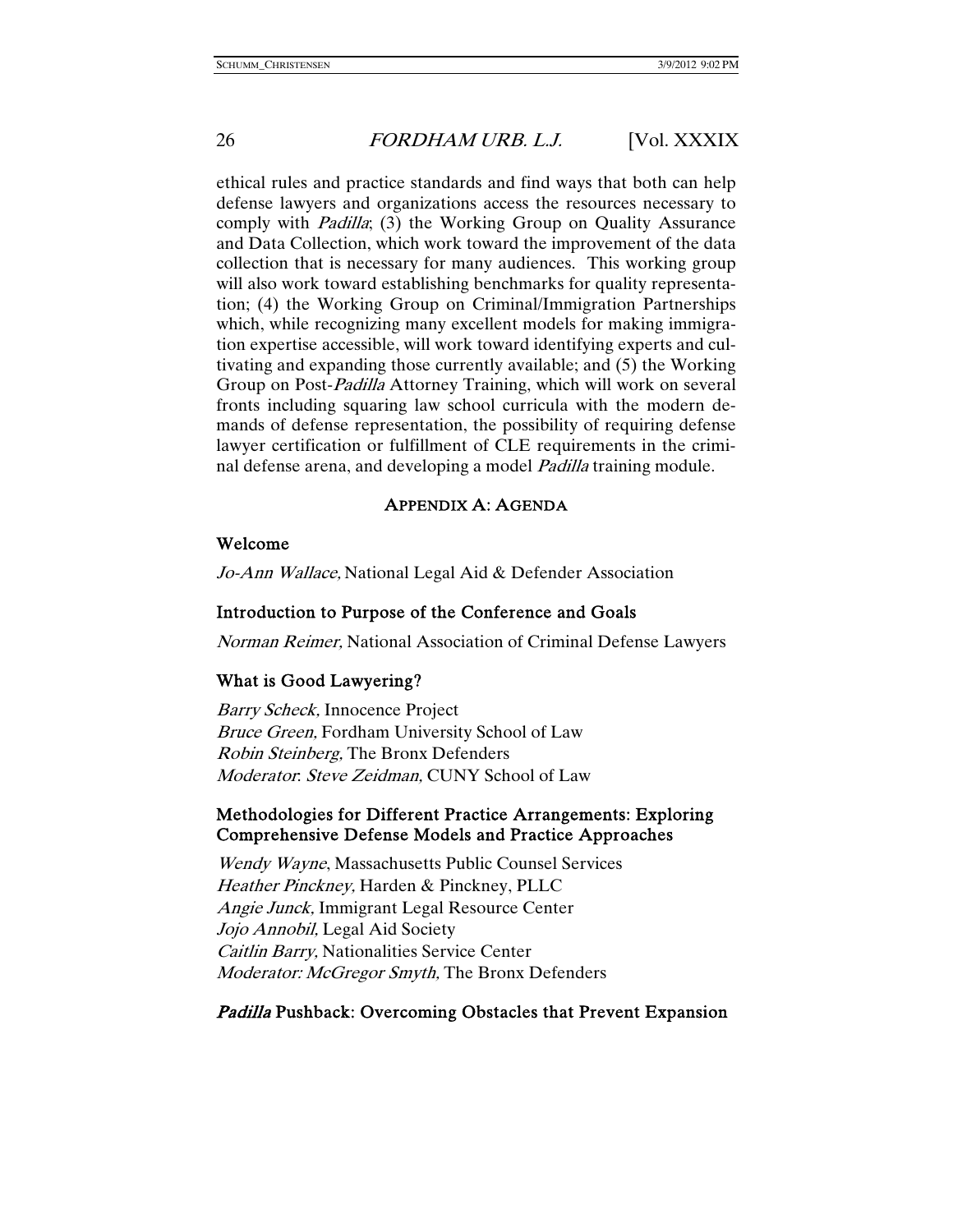#### of Padilla's Impact

Manny Vargas, Immigrant Defense Project Dan Kesselbrenner, National Immigration Project of the National Lawyers Guild

Norman Lefstein, Indiana University School of Law-Indianapolis Carlos Martinez, Miami Dade Office of the Public Defender Moderator: Robert Boruchowitz, Seattle University School of Law

# A: Overseeing Quality in Comprehensive Defense Environments

Vincent E. Doyle III, Connors & Vilardo, LLP Rick Jones, Neighborhood Defender Service of Harlem Mark Stephens, Knox County Public Defender's Community Law Office Tamar Meekins, Howard University School of Law

Avis Buchanan, Public Defender Service for the District of Columbia Moderator: Ed Burnette, National Legal Aid & Defender Association

#### B: Partnerships in the Post-Padilla World

Jennifer Friedman, The Bronx Defenders Sejal Zota, School of Government, UNC Chapel Hill April Frazier, Public Defender Service for the District of Columbia Robert Johnson, ABA Criminal Justice Section Moderator: Jack Hanna, American Bar Association

# C: Raising the Defense Bar

David Gonzalez, Sumpter & Gonzalez, LLP Phyllis Subin, Pennsylvania Indigent Defense Representation Reform Project William Gallagher, Arenstein & Gallagher Moderator: Justine Luongo, Legal Aid Society

#### D: Beyond Immigration: Litigating Expansions of *Padilla*

Gabriel J. "Jack" Chin, University of Arizona, James E. Rogers College of Law Josh Bowers, University of Virginia School of Law Richard Cassidy, Hoff Curtis Sharon Dietrich, Community Legal Services of Philadelphia